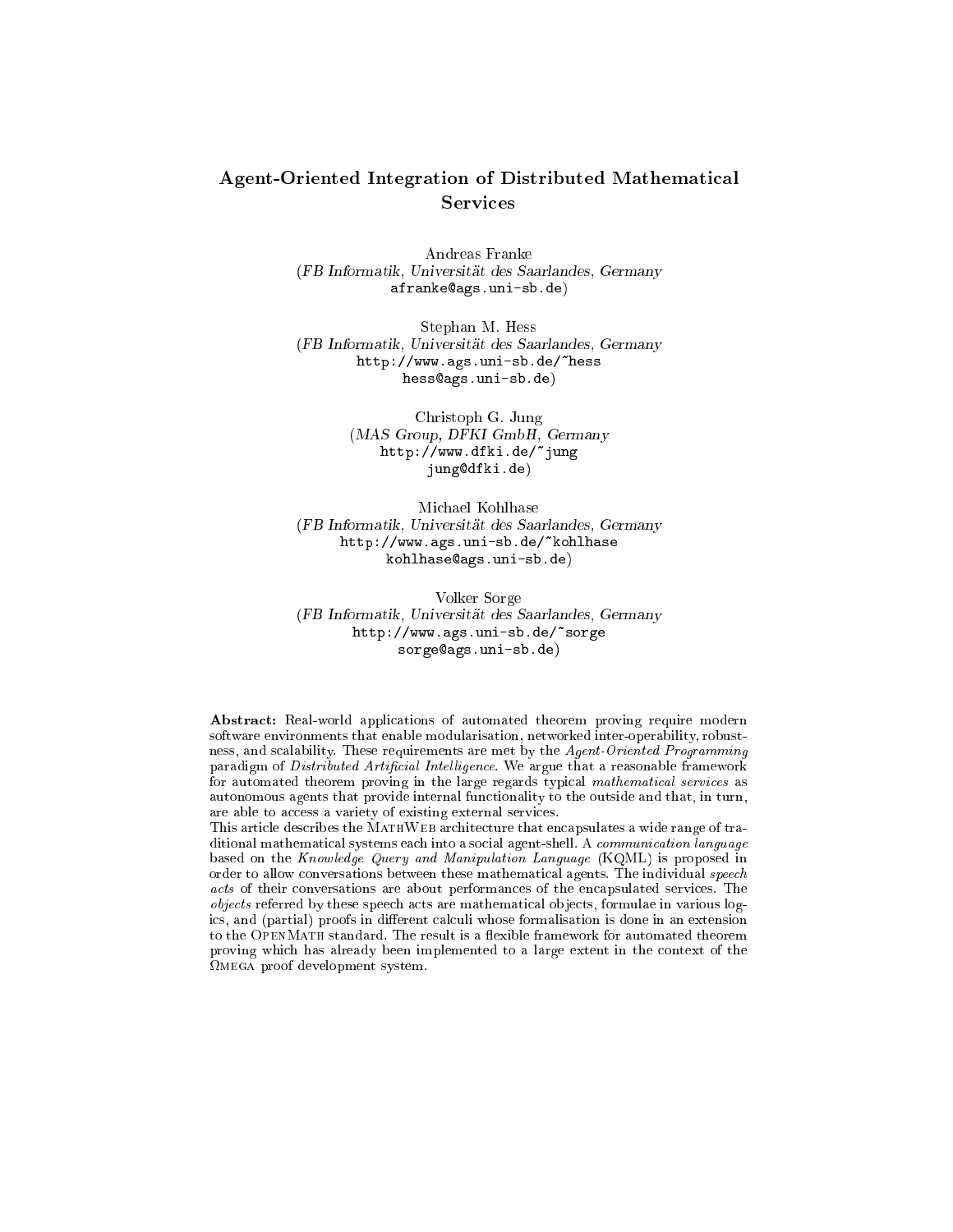## 1 Introdu
tion

The work reported in this article originates in the effort to develop a practial mathemati
al assistant that integrates external dedu
tive omponents. The while on system pointment of wall foot is an interacted plan-based deduc tion system with the ultimate goal of supporting theorem proving in mainstream mathematics and mathematics education. To provide the necessary reasoning and symbolic computation facilities it incorporates the first-order theorem provers BLIKSEM, EQP, OTTER, PROTEIN, SPASS, WALDMEISTER (see [Sutcliffe and Suttner, 1997 for references), the two higher-order theorem provers TPS **[Andrews et al., 1999]** and LCO [Benzmuller and Kommass], and the the computer algebra systems MAPLE, MAGMA, GAP and  $\mu$ CAS (see [Kerber *et*  $al., 1998$  for references).

Traditional dedu
tion systems, su
h as the ones integrated into mega, as well as today's tactical theorem provers, such as ISABELLE [Paulson, 1994] or  $\mathbf{y}$  ,  $\mathbf{y}$  is much also they expected to the monolity of  $\mathbf{y}$  security. They either work like compilers – reading a problem file and writing proof and log files after successful  $computation - or like programming environments featureing their own command$ interpreter or graphi
al user interfa
e. Driven by the omplexity of real-world reasoning problems and practical considerations in designing and interacting with the system, we have seen a rapid move towards integrative frameworks ombining various external reasoners [Denzinger, 1993; Benzmuller et al., 1997; Dahn, 1997 and computation systems [Clarke and Zhao, 1992; Harrison and Théry, 1993; Ballarin et al., 1995; Kerber et al., 1998].

Ideally, the reasoning modules in the mega system intera
t with ea
h other to omplete open subgoals during the development of a proof. This an be initiated and supervised on-line by the user. This an be also guided by the megasystem itself, for instan
e during proof planning in order to expand a given proof plan to a full proof. Unfortunately, it is not always lear in advan
e, whi
h prover is best suited for the problem at hand. Furthermore, the user ould be asked to support the system with additional knowledge. Thus, mega will all several 'services' in parallel in order to maximise the likelihood of success and minimise the time the user has to spend waiting for the system. The proprietary proofs found by these systems are transformed into the internal format of the megasystem; again, this transformation pro
ess should run in parallel to the ongoing user interaction.

The role of the mathematical assistant in particular, but also of general applications of theorem proving in the large, for instance in program verification Hutter et al., 1996, call for an open and distributed architecture. In such an architecture, the developer of a deduction system or a mathematical tool upgrades it to a so-called *mathematical service* [Homann and Calmet, 1996] by providing it with an interface to a common mathematical software bus [Calmet and Homann, 1997]. That is, it provides the mathematical service instead of the software itself. In the ontext of the mega system, we have implemented and experimented with such a network design, where the integrated theorem provers and mathematical tools interact distributed over the Internet and can be dynami
ally added to and subtra
ted from the oordinated reasoning repertoire of the complete system. The possible benefits of such an approach to semi-automated proof development are: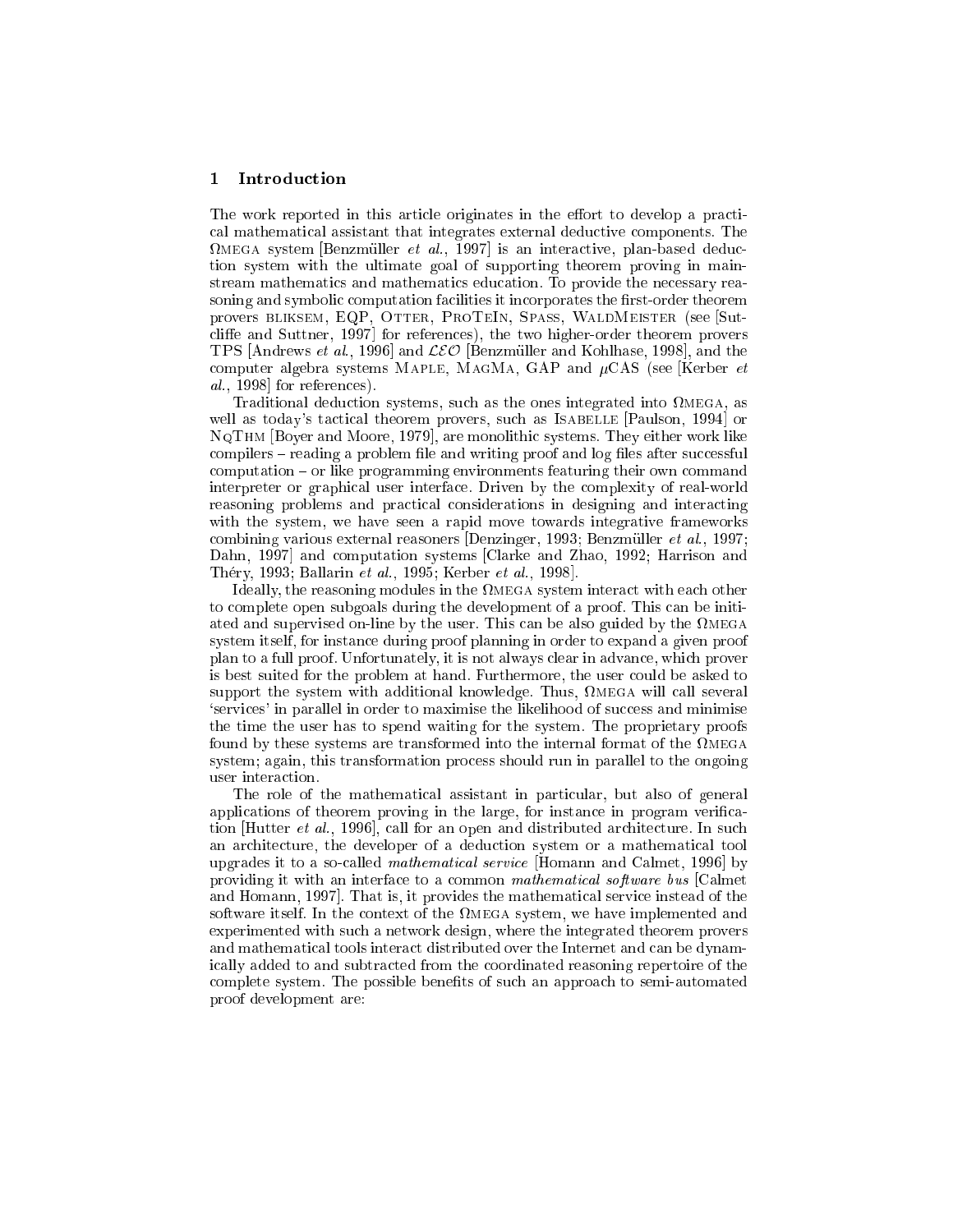Modularisation The more external reasoners a system like the mega system integrates the heavier the burden of installing and maintaining them gets. For instan
e, the kernel of mega alone is a rather large system (roughly 17 MB of Common Lisp ode for the main body in the urrent version), its successful installation depends on the presence of (proprietary) compilers or interpreters. This situation is similar for the other reasoning systems integrated into the mega system, whi
h ome from numerous dierent original sources. For the user it is a burden to install and understand the complete system, for the developers it is a tedious task to port the system to commonly available ompilers. Thus providing a mathemati
al servi
e instead of software en
apsulates related fun
tionality into re-usable omponents and eases the maintenance of the particular modules and environments built upon them at the cost of requiring a constant pool of hardware resources.

Deduction systems are among the most complex existing AI programs, they are typically developed by more than one individual and the respective components require spe
ialised know-how that is nowadays impossible to a
quire for a single person. The equivalent is true for Computer Algebra systems that exist in a vast variety from multipurpose to very spe
ialised ones. Both user and developer can hardly distinguish which system is best suited for a particular task, let alone being able to use all different systems. Thus a modular ar
hite
ture of mathemati
al servi
es allows the fo
used and independent development in specialised research groups, for specialised application areas, and with spe
ialised te
hniques.

- Inter-Operability Having a means of modularisation, the requirement appears of being able to easily put together a omplete and working system out of heterogeneous omponents. Having a ommon platform of ex
hanging servi
es a
ross the network makes omponents inter-operable: they are able to provide additional functionality for the system as a whole and, in turn, are provided with additional servi
es in order to perform their servi
e far more efficiently. For inter-service exchange of data, it is important to even take possible, but yet not existing components into account, i.e., the interaction scheme should be generic and *open*. This accelerates the availability of new developments, because it avoids ubiquitous re-engineering.
- Robustness Fixed software architectures pose the problem of failure handling, e.g., a typical proof system with a static topology will not work if one of its integral mathemati
al modules does not fun
tion or has to undergo maintenan
e. A dynami
, de
entralised network ar
hite
ture provides the ability of bringing together available and partially redundant components on the fly. Temporarily shutting off a particular mathematical service for maintenance purposes thus should not do any harm.
- **Scalability** Finally, the performance aspect of theorem proving in the large is addressed by a distributed ar
hite
ture. In lo
al omputer networks, the situation is quite ommon that users have relatively low-speed ma
hines on their desktop, whereas some high-speed servers operate freely accessible in the background. Running, e.g., the user interface on the local machine uses the local resources that are 'close to the relevant data' and sufficient for this task while the more powerful servers an be fully exploited for the really complex task of actually proving theorems. A flexible, dynamic topology is the key to optimally adapt to hanging omputational resour
es, thus in
reases the s
alability of theorem proving.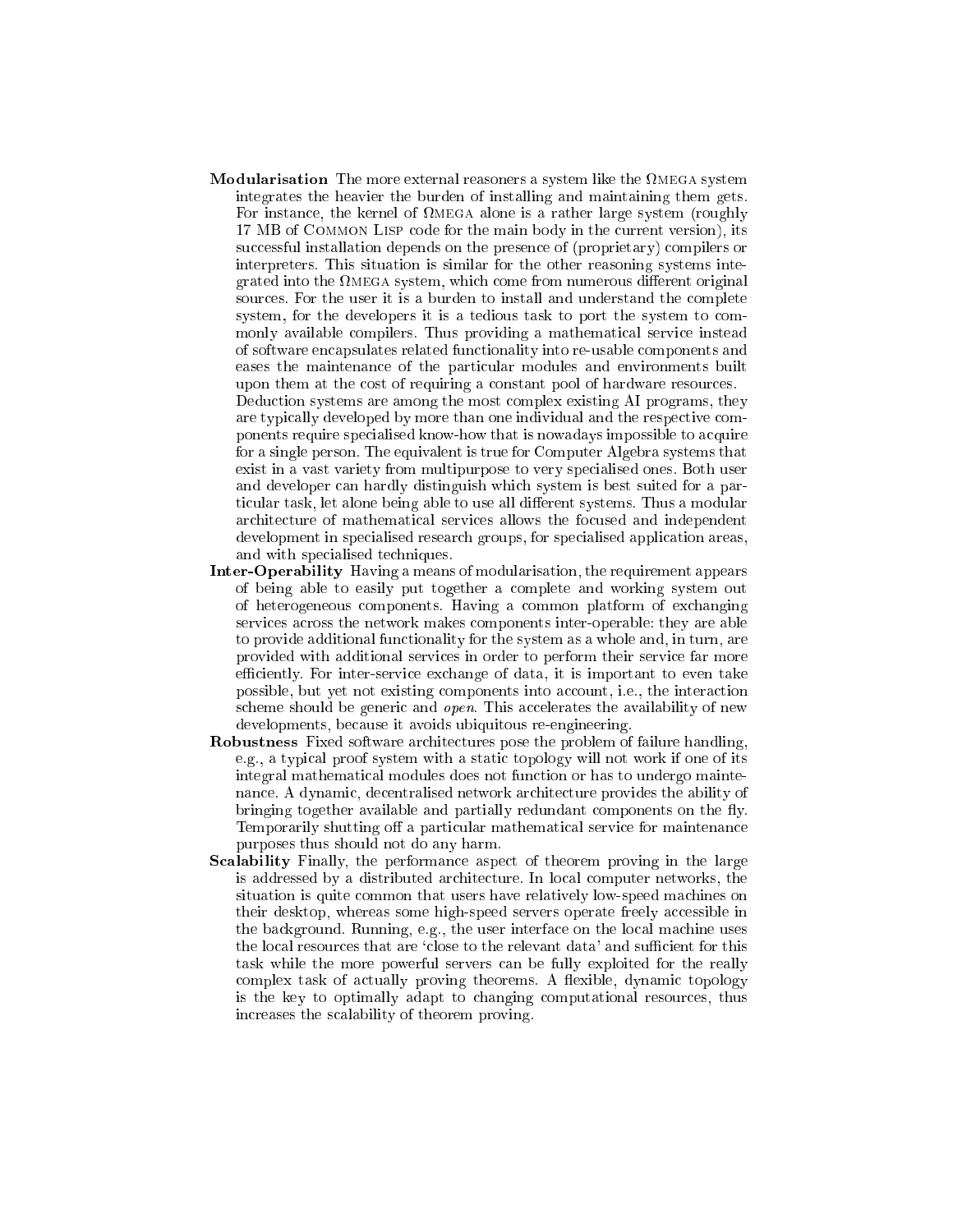Indeed, these desiderata omply remarkably well with the aims of the Agent-Oriented Programming paradigm developed in the field of Distributed Artificial Intelligence: Intelligent agents are self-interested, autonomous service programs which flexibly interact in a shared, also human-inhabited environment by means of *communication*. The agent metaphor has been successfully applied to a spectrum of sophisticated software problems ranging from 'hardbots' in robotics and telemati
s to `softbots' in user assistan
e systems.

Consequently, the present article proposes this perspective as the basis of the mathweb are the contract to me and all the work the work does not also as a media of the work of the second to agents `in
arnate' parti
ular mathemati
al servi
es and possess a (partial) representation of the service network. MATHWEB-agents share a standardised communication language to talk about mathematical objects, formulae, and proofs (objects of communication) and to address the services which they provide (speech acts of communication). MATHWEB agents are *reactive* in the sense that they are steadily intera
ting with users and other software agents working on shared proofs and mathematical computations. They are *pro-active* in that they adopt and autonomously work on particular mathematical goals. And they are *social* in the sense that they request other agents or even the human user to support the successful execution of their services.

Thus theorem proving in MATHWEB is the joint effort of a society (a  $multi$ agent system) of communicating mathematical agents. We propose MATHWEB as a onvenient design stan
e to enable modularisation, networked inter-operability, robustness and scalability in theorem proving. In particular MATHWEB does not in itself aim at improving the expressivity of theorem proving per se, as other approaches to cooperating theorem provers do (see e.g. [Denzinger and Dahn, 1998 and the references therein). This may be an ultimate effect of providing the distribution layer in MATHWEB, but the current paper does not make any concrete claim in this direction.

#### 1.1 Structure of the Article

We start with a motivational example showing how it is processed by the hybrid mega system in Se
tion 2. From these onsiderations, the requirement of nding a suitable methodology for distributing mathemati
al servi
es immediately arises. This software methodology is given by the agent metaphor of Distributed Artificial Intelligence and corresponding efforts for building domain-independent communication languages, such as the  $Knowledge$  Query and Manipulation Language (KQML) (Se
tion 3). The MathWeb ar
hite
ture for automated theorem proving (See the c) the measurement control and distributed some the source of the source of the source of mathematical agents which use KQML *performatives* (speech act types) to address their services. MATHWEB agents are equipped with a standardised *content* language OPENPROOF (Section 5) derived from the OPENMATH specification to talk about mathematical objects, formulae, and proofs. At hand of a collection of existing (and planned) mathematical services, we demonstrate that MATHWEB is a powerful agent-oriented tool for their integration.

In Fisher and Ireland, 1998, Fisher and Ireland propose an agent-based approach to proof planning that is motivated by a fine-grained parallelisation of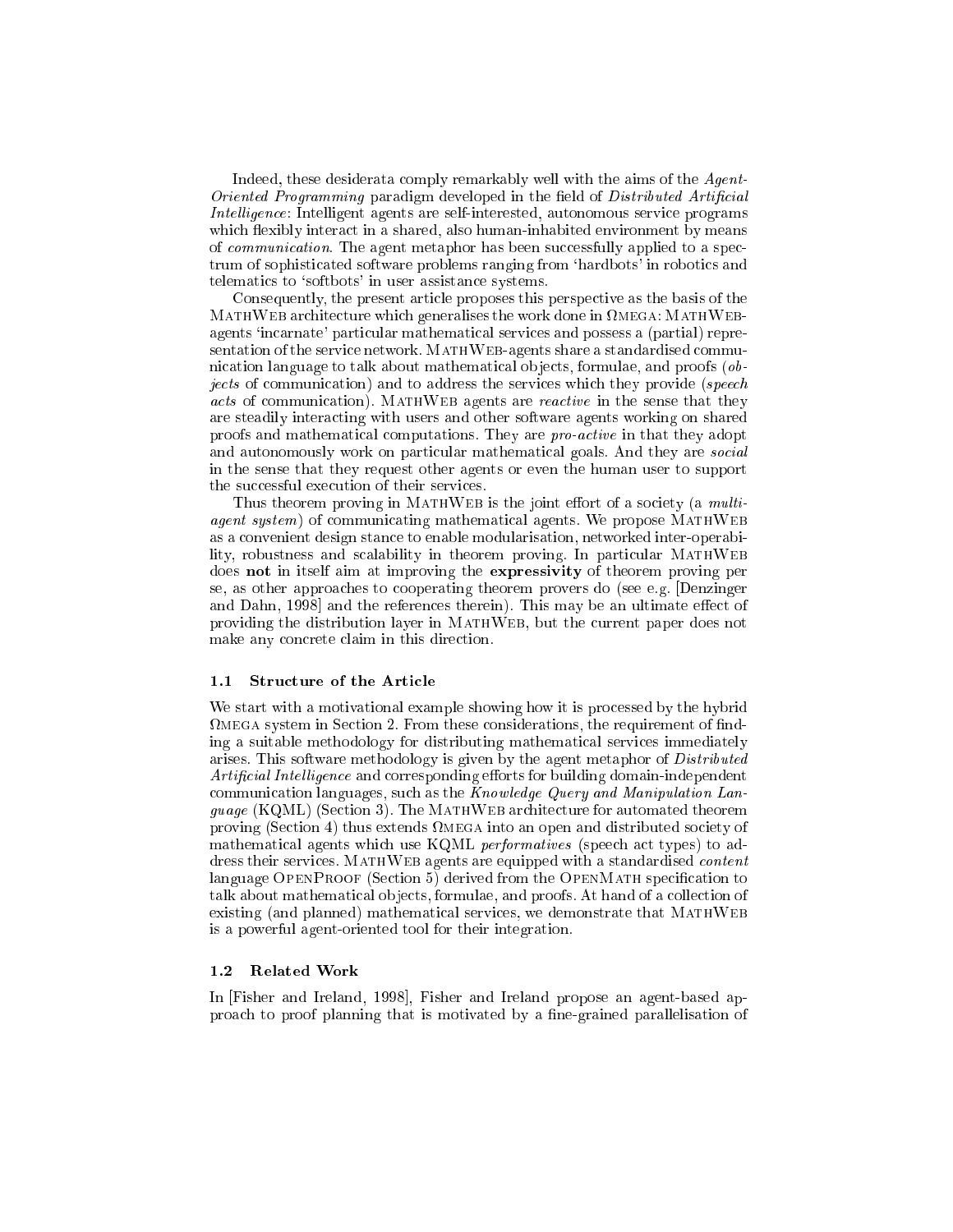the proof planning pro
ess more than the distribution aspe
t. They propose a society of agents that are organised by a contract net architecture, building on earlier studies of Fisher [Fisher, 1997] on agent-based theorem proving.

Calmet and Homann present a framework for establishing the semantics of intimately integrated dedu
tion and omputation systems [Homann, 1996; Homann and Calmet, 1996. In a servicing architecture like the one described in this paper, the semantics of the protocol employed in the communication is not a orre
tness problem, sin
e our approa
h assumes that proofs are ommuni
ated, so that the initiator of a reasoning task an always olle
t the partial proofs and verify the correctness of the final resulting proof if he does not trust the mathemati
al servi
es.

To our knowledge, only three distributed theorem proving systems besides mega have a
tually been implemented up to now. The modal-logi theorem prover from [Pitte, 1996] does a trader model mic the one realized in tradering The ILF system [Dahn, 1997] connects to MATHEMATICA and some automated theorem provers in a simple master-slave model. A group of experimental systems centreing around the DISCOUNT theorem prover has been presented by [Denzinger et al., 1997; D. Fuchs, 1997]. Their experiments explore a tight cooperation between the theorem provers that renders them as a group significantly more successful than any of them could be alone. The underlying TEAMWORK and TECHS approach to distribution (see [Denzinger and Dahn, 1998]) is probably the work closest to MATHWEB, but the emphasis was laid on supporting the particular cooperation model and not so much on standardisation and generality. In particular, MATHWEB would provide a drop-in replacement for their implementation.

By introdu
ing a servi
e-independent ommuni
ation language based both on KQML Finin and Fritzson, 1994 and OpenMath [Abbot *et al.*, 1996], our approa
h is unique so far with respe
t to the onsequent appli
ation of Shoham's Agent-Oriented Programming paradigm [Shoham, 1990] to Automated Theorem Proving. As su
h, it is the logi
al progression of our work on distributing the wega system problem and the set al., is seen all the alleged and opens up the possibility for developing particular negotiation protocols. In general multi-agent system design, a similar stance has been taken by the MECCA architecture Steiner, 1992.

## 2 Distributing Mathemati
al Servi
es

In this section we introduce a small example to elaborate the principle of the mybrid megal architecture positionist of any room, in order to informate a software methodology for distributed mathemati
al servi
es. We use a simple problem from Algebra — more precisely group theory — that states the equivalence of two different axiomatisations of a group. Both are rather common and can be found in most textbooks of group theory (cf.  $\text{[Hall, 1959]}$ ):

**Definition 2.1** Let G be a non-empty set, then G together with binary operation  $\cdot$  ' is a group if the following properties hold:

- $\mathcal{G}_1$ ) For all  $a, b \in G$  there is  $a \in G$  with  $a \cdot b = c$ .
- $\mathcal{G}_2$ ) For all  $a, b, c \in G$  holds  $(a \mid b) \mid c = a \mid (b \mid c)$ .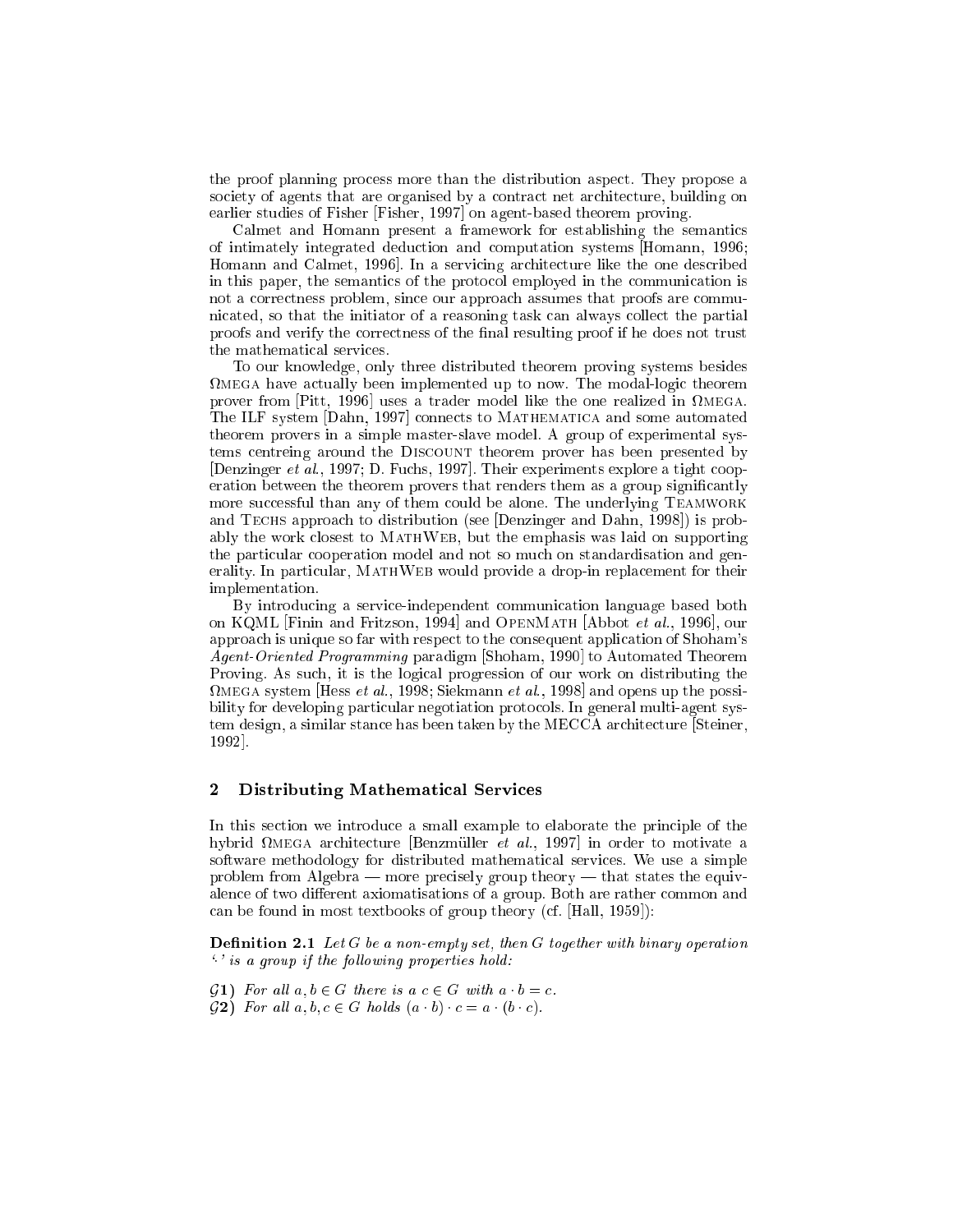- G3) There exists an  $e \in G$  such that  $e \cdot a = a$  and  $a \cdot e = a$  for all  $a \in G$ .
- $\mathcal{G}$ 4) For all  $a \in G$  exists  $x \in G$  such that  $a \cdot x = e$  and  $x \cdot a = e$ .

**Definition 2.2** Let  $G$  be a non-empty set, then  $G$  together with binary operation  $\star$ ' is a group if the following properties hold:

- $H1)$  For all  $a, b \in G$  there is  $a \in G$  with  $a \star b = c$ .
- $H2$ ) For all  $a, b, c \in G$  holds  $(a \star b) \star c = a \star (b \star c)$ .
- $H3)$  For all  $a, b \in G$  exist uniquely determined  $x, y \in G$  such that  $a \star x = b$  and  $y \star a = b$ .

To prove the equivalence of both definitions we have to infer the axioms of the second definition assuming that the first definition holds and vice versa. However, in both cases we have to decide in advance how we express the operation on one group definition by a suitable term involving the operation given in the other definition. This is generally a non-trivial task, however in the case of our example we can simply identify both operations with each other. The actual verification of the single axioms is then done by finding suitable combinations of the given equations.

For instance, we verify the first part of the existence of divisors in definition 2.2 by showing the existen
e and uniqueness of the solutions of equation  $ax = b$  using definition 2.1: The existence of a suitable x is obvious by setting  $x = a_1$  to, where  $a_1$  denotes the inverse element introduced by  $g_4$ , and verifying that  $ax = a(a^{-1}b) = (aa^{-1})b = e$  = 0 holds. To show uniqueness we assume now that there exist two solutions  $x, x ~\in~ \mathrm{G}$  of our original equation, then we have with  $v = ax = ax$  and multiplication with a line uniqueness of solutions by:  $a\ \ldotp v = x = x$ 

#### 2.1 Formal Proof Development in Hybrid mega

The equivalence of different axiomatisations of the same mathematical entity is a general problem that arises in the hybrid mega system (Figure 1 shows only the components and the information flow which are relevant for our example) when the same entity is tried to be defined alternatively in  $\Omega_{\text{MEGA}}$ 's knowledge base. A similar situation appears when mega re
eives denitions from two separate knowledge bases, as depicted in Figure 1. The central component of the province is the province of the province the province province  $\pi$  and the province  $\pi$ by handling requests to knowledge bases, distributing subproblems to reasoning components and accepting user input via some user interface. To illustrate the pro
essing of our equivalen
e problem, we assume that both group axiomatisations in the knowledge bases are given as higher order formulas in a typed Church  $\lambda$ -calculus [Andrews, 1986] with base types  $\{o, i\}$ :

$$
\text{group-1} := \lambda G_{\iota \to o^*} \lambda Op_{(\iota, \iota) \to \iota^*} \text{ not-empty}(G) \land \text{closed-under}(G, Op) \land
$$
\n
$$
\text{associative}(G, Op) \land \exists e \cdot G(e) \land
$$
\n
$$
\text{unit}(G, Op, e) \land \text{inverse-exists}(G, Op, e) \quad (1)
$$
\n
$$
\text{group } 2 := \lambda G \qquad \text{for} \qquad \text{not } \text{empty}(G) \land \text{closed under}(G, Op, e) \quad (2)
$$

$$
\text{group-2} := \lambda G_{t \to o^*} \lambda O p_{(t,t) \to t^*} \text{ not-empty}(G) \land \text{close-under}(G, Op) \land
$$
\n
$$
\text{associative}(G, Op) \land
$$
\n
$$
\text{divisors-exist}(G, Op). \tag{2}
$$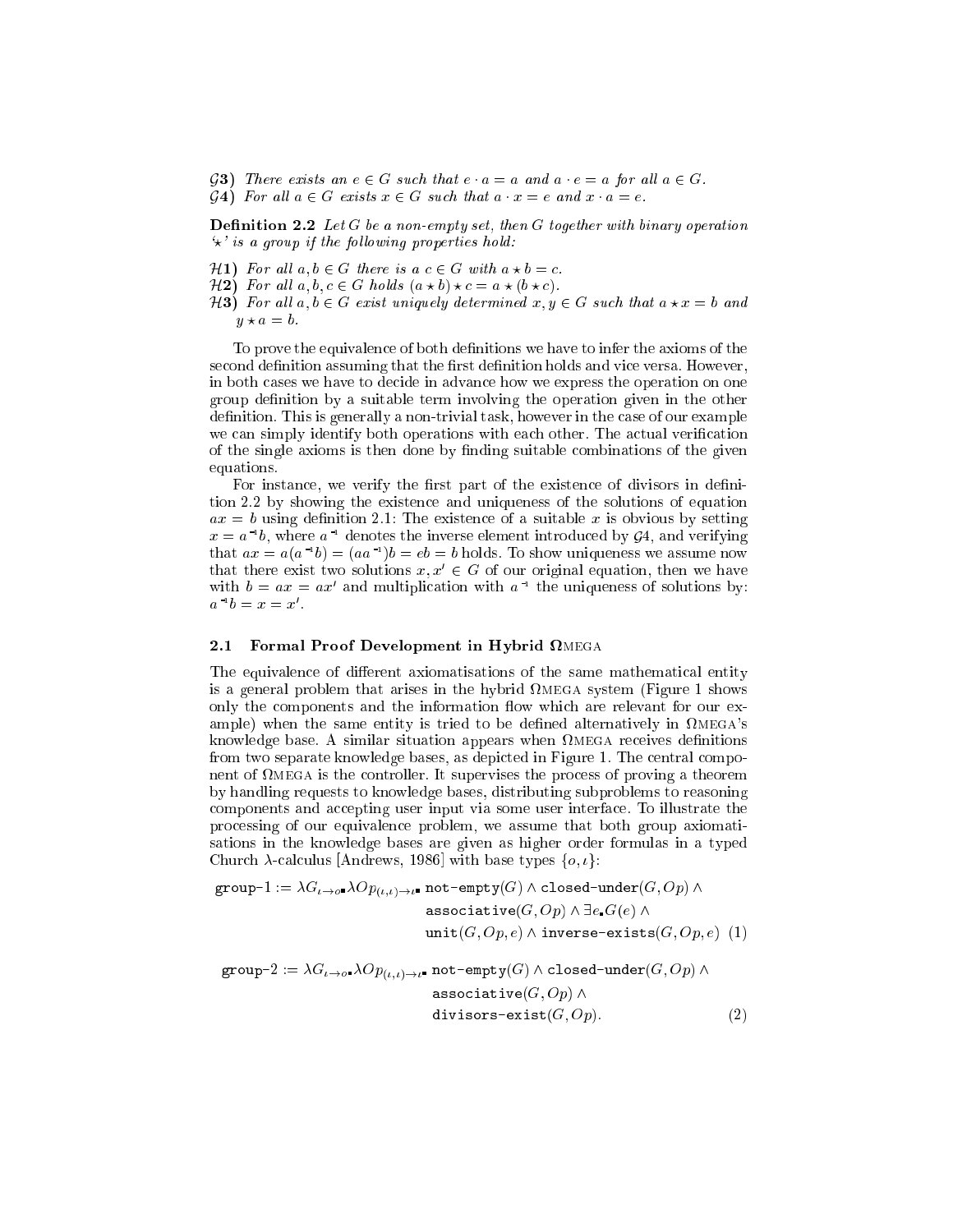

Figure 1: Distributed Mathemati
al Servi
es in mega

Both terms onsist of onjun
tions of high level on
epts that are in turn defined in the respective knowledge bases using other  $\lambda$ -terms. All high level concepts directly correspond to a single axiom given in the informal definitions (this is of ourse indi
ated by the hoi
e of names). Here we assume for simpli
ity that not-empty, losed-under, and asso
iative represent the same on
epts and are equally named in both knowledge bases. In order to ompare both on
epts, mega tries to prove the equivalen
e of the given formalisations. This goal is specified by user interaction via the interface. The corresponding theorem is of the form:

$$
\forall G. (\exists Op1.\text{group-1}(G, Op1) \equiv \exists Op2.\text{group-2}(G, Op2))
$$
 (3)

measurem to the sensor theorem to  $\alpha$  , the retrieved of the retrieved  $\alpha$  ,  $\alpha$  ,  $\alpha$  and  $\alpha$ to the proof planner. The planner uses a set of domain independent planningoperators (called methods) that it can employ to simplify the theorem. This set contains a particular method (cf. [Cheikhrouhou and Sorge, 1998]) that applies to formulae like the one given in (3). It splits the equivalen
e, expands the group definitions and partitions the proof into single subgoals. Each one of these subgoals ontains one of the onjun
ts given in (1) and (2). This method also introdu
es meta-variables for the existentially quantied variables, i.e., the two different operations defined on the group and the identity element.

There are other methods which are able to close some of the trivial subgoals, i.e., subgoals that dire
tly orrespond to formulas given as hypotheses.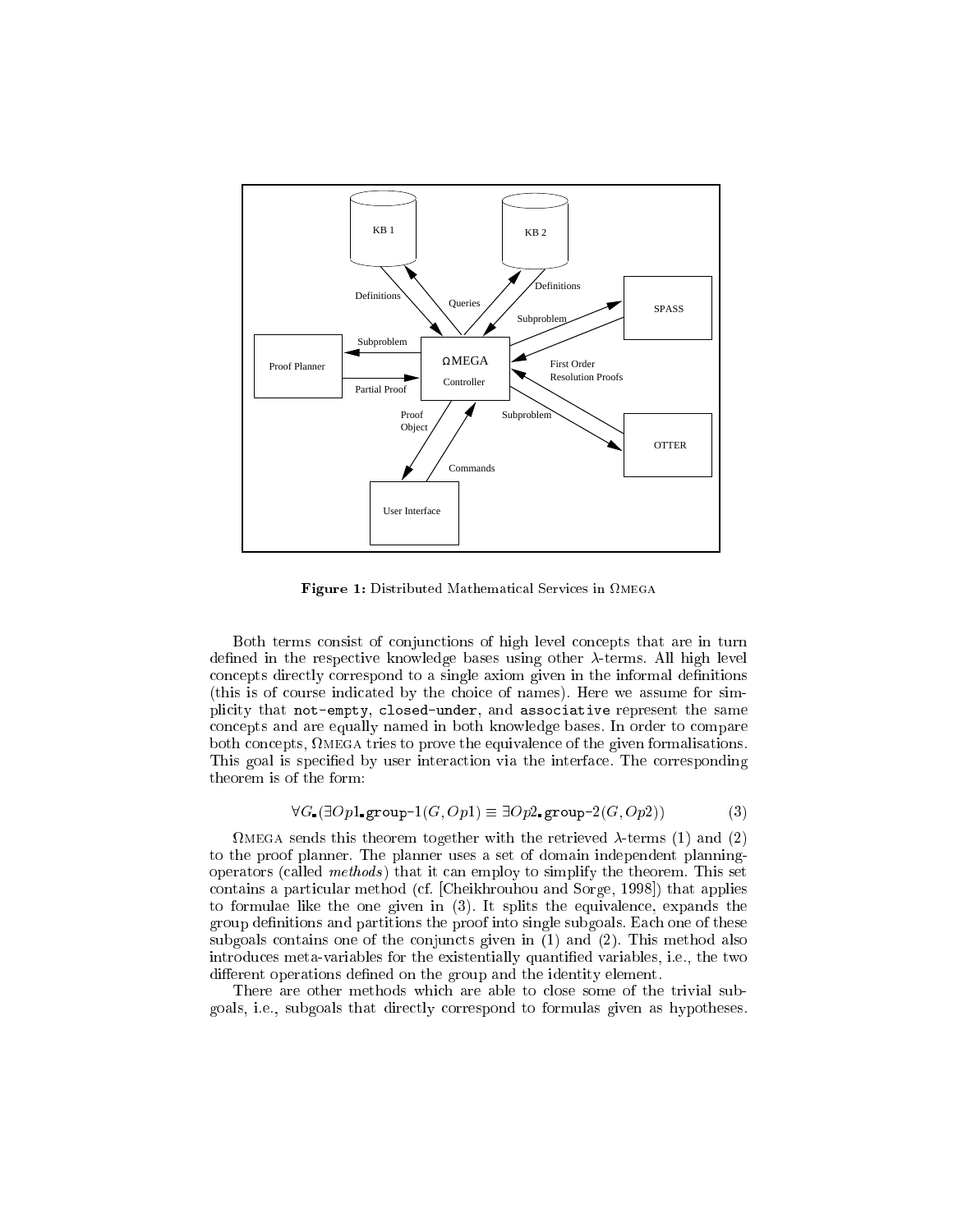For example, the properties not-empty, closed-under, and associative can be dire
tly inferred for both axiomatisations. Thereby the methods ompute possible instantiations for the introduced meta-variables. The planner finally returns a proof plan, ontaining the partial proof derived so far, together with the proposed instantiations for the meta-variables. In ase of our example the planner would propose to instantiate both meta-variables for the two operations of the group with the same constant and the identity element of definition 1 with any arbitrary communication and planning steps in four planning steps in four and the planning steps in four remaining subgoals.

$$
\mathcal{H} \vdash g(\overline{E})\tag{4}
$$

$$
\mathcal{H} \vdash \text{unit}(g, \overline{Op1}, \overline{E}) \tag{5}
$$

$$
\mathcal{H} \vdash \text{inverse-exists}(g, Op1, E) \tag{6}
$$

$$
\mathcal{G} \vdash \text{divisors-exist}(g, \overline{Op2}) \tag{7}
$$

Here  $q$  denotes a constant instantiated for the universally quantified variable in (3) and the over-lined letters indicate the meta-variables introduced by the planner. Furthermore,  $H$  and  $G$  specify sets of hypotheses which correspond to the axiomatisations of definition 2.1 and 2.2 respectively.

In order to further treat the subgoals (4) through (7) mega expands the high level concepts given both in the goal and the hypotheses, by fetching the appropriate definitions from the knowledge bases. These definitions are again  $\lambda$ -terms that can easily be substituted in the formulas which are subsequently  $\beta$ -normalised. For example the existence of inverses in a group corresponds to

$$
\lambda G_{\iota \to o^*} \lambda OP_{(\iota, \iota) \to \iota^*} \lambda E_{\iota} \exists F_{\iota \to \iota^*} \forall X_{\iota^*} G(X) \to OP(X, F(X)) = E
$$
 (8)

With all definitions expanded it is now possible to hand the remaining problems over to an automated theorem prover. In our example it suffices to give a single subproblem together with its expanded hypotheses lines to some automated theorem prover, such as OTTER [McCune and Wos, 1997] or SPASS [Weidenbach, 1997℄. For this, mega translates higher order syntax into rst order and substitutes the meta-variables with the instantiations proposed by the planner. If the planner has proposed more than one possible instantiations of the metavariables, the pro
ess of alling ATPs is iterated for all the instantiations until some proof ould be found. If we have dependen
ies between subproblems, i.e. meta-variables need to be substituted with the same term in different subproblems, mega keeps tra
k of these meta-variables and ompares instantiations given by the respective automatically generated subproofs. If different instantiations are returned, mega tries to mat
h or unify these, and if this fails mega successively uses generated meta-variable substitutions of one subproblem on the dependent ones and tries to prove those subproblems again by alls to automated omponents. Eventually, if all this fails, the proof is left to the user. In our example, however, the proofs returned from the theorem provers are simply translated back into  $\Omega_{\text{MEGA}}$ 's syntax and calculus and complete the proof.

During the whole process of proof construction a user can always monitor the progression of the proof and, if necessary, interfere and influence the next step. In our example, the expansion of definitions and the actual activation of theorem provers has to be onrmed by an mega user.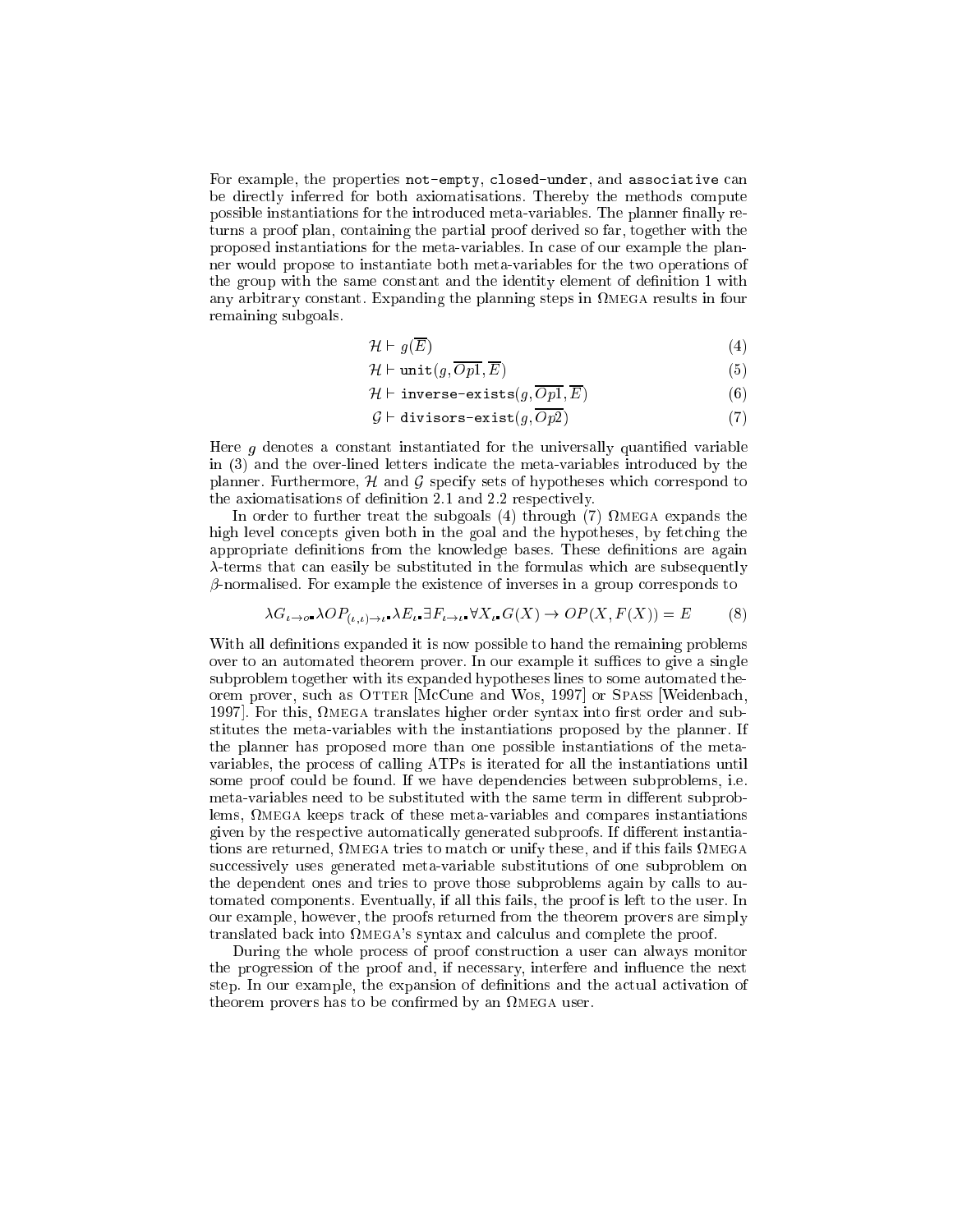## 2.2 Desiderata of a Methodology for Distributing Mathemati
al **Services**

The above example illustrates how work on a single problem an be shared between different components of a hybrid system. The system is basically built are meen that that is the controller on the complete meet that the complete that is the control systems but has deductive capabilities by itself, i.e. it can expand planning methods and definitions, compare meta-variable instantiations by means of unification, or apply single dedu
tion steps indi
ated by the user. The advantages of such a system are that problems can be tackled that are beyond the reach of a single automated theorem prover. As displayed in Figure 1, however, the proto
ols that mega mediates are proprietary ones and the ar
hite
ture itself is stati in a sense that single omponents, e.g., the ontroller, annot be easily ex
hanged. For instance, it is a expendable task to simply substitute one first-order theorem prover for another since usually the syntax translator of the interface has to be redesigned. The same problem arises in other approaches concerned with the integration of two or several theorems provers (
f. [Felty and Howe, 1997; Slind *et al.*, 1998; Benzmüller and Sorge, 1998) or theorem provers with deision pro
edures or Computer Algebra systems (
f. [Clarke and Zhao, 1992; Harrison and Théry, 1993; Ballarin et al., 1995; Kerber et al., 1998) that generally do not follow a common paradigm, i.e., a similar input-output specification. Their solutions do heavily depend on the integrated systems.

The question how different theorem provers can be easily combined in a single environment that is exible enough to handle both repla
ement and addition of systems has led to the concept of Open Mechanized Reasoning Systems [Giunchiglia *et al.*, 1996. Within an OMRS, theorem provers can be viewed as easily replaceable plug and play components. The concept of OMRS has been generalised to Open Mathematical Environments Homann and Calmet, 1995 where all kinds of *mathematical services* Homann and Calmet, 1996 can be combined. It turned out that in order to handle a mathemati
al servi
e (either a theorem prover or a Computer Algebra system) as a plug and play omponent the systems have to be at least separated into distinct components for control and logic or computation. Thus, it is practically impossible to integrate any monolithic system without redesigning ma jor parts. Moreover, ommer
ial systems where the sour
es are not available annot be re-engineered and are therefore lost for an integration.

This inspired the extension of the latter architecture to cope with heterogeneous mathemati
al servi
es (su
h as theorem provers, Computer Algebra systems, editors, display components, etc.). On the mathematical software bus [Calmet and Homann, 1997], connected services can exchange information by directly sending standardised mathematical objects to a specified service. Yet, the approa
h still has two ma jor drawba
ks: Firstly, all onne
ted systems have to ommuni
ate in some standardised language. Although there have been some efforts to establish some standard for exchange of mathematical object lately (cf. [Caprotti, 1998; Ion, 1998]) these languages are still far from being general enough for a variety of possible services. A second drawback of the architecture is the principle of a software bus itself. Connected services need to know of other services or at least of a central directory (request broker) available on the software bus in order to send dire
ted messages. To maintain this knowledge within each service or within a central directory is a difficult task for a freely expanding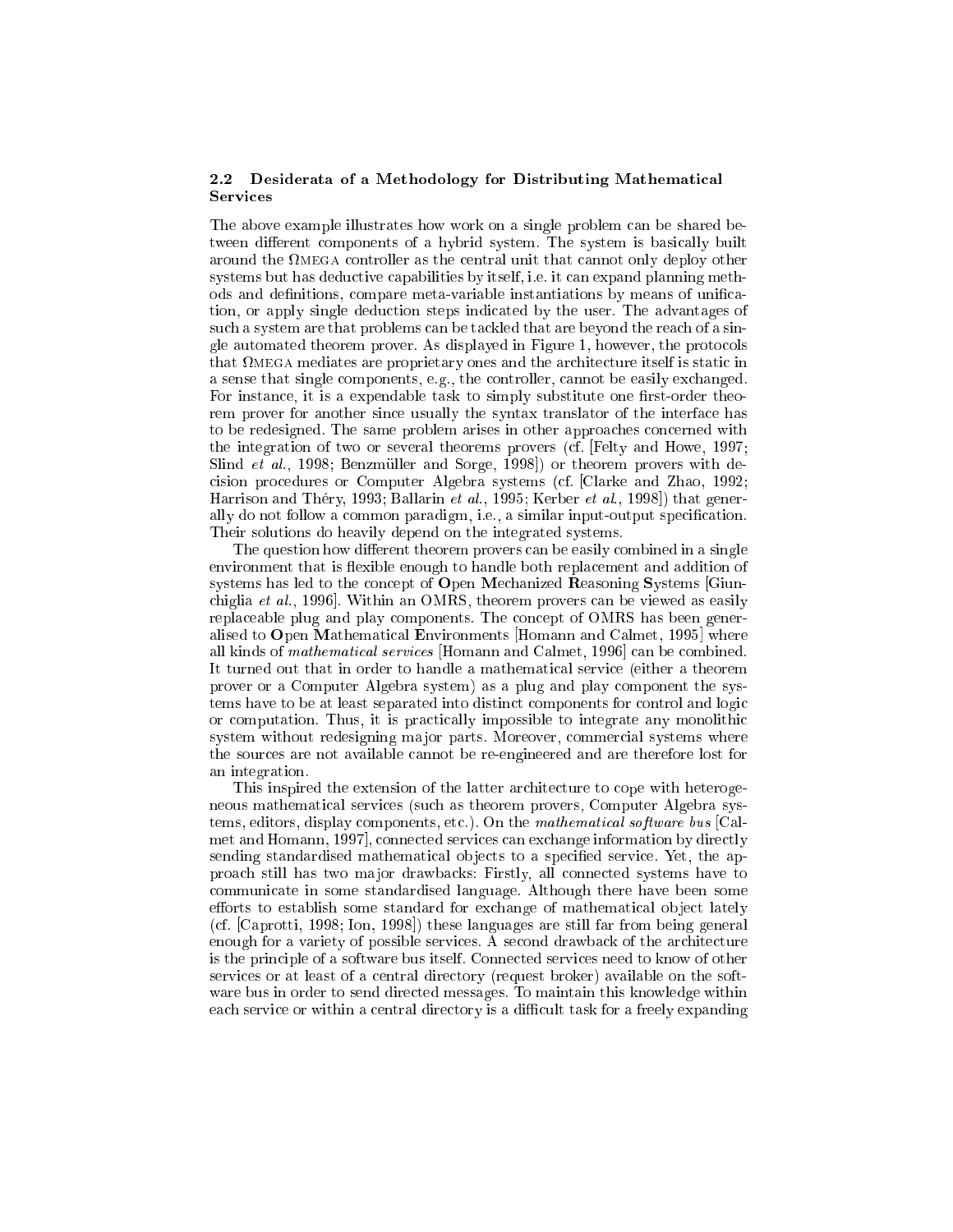software bus that is for example distributed over the Internet. Furthermore, this ar
hite
ture la
ks robustness in a sense that if a onne
ted servi
e, espe
ially the central directory, fails there are no means for the requesting service to redirect its query.

These onsiderations reveal a methodologi
al hallenge: whi
h is the right software engineering metaphor to integrate a variety of mathemati
al servi
es as parti
ular modules? How is it possible to make these modules inter-operable, preferably over a global network, at the same time staying open for future enhancements? How do we support a dynamic architecture which is robust to the exchange or maintenance of embedded services and which is scalable to efficiently adapt to changing computational resources? As can be seen from our preceding critique, the listed desiderata are not fully addressed by Distributed Object-Oriented Programming paradigms, such as the Common Object Request Broker Architecture (CORBA) approach [Siegel, 1996].

#### $\mathbf{3}$ 3 Agent-Oriented Programming



Figure 2: A (Social) Agent Architecture

Following Russell & Norvig [Russell and Norvig, 1995], the term agent describes a self-contained computational structure, i.e., a state and a corresponding calculation (Figure 2). This structure is encapsulated by a separate environment which the agent perceives through sensors and upon which the agent acts through *effectors*. The definition is close to the one of a *robot* which it generalises to software environments (softbots). Both physical and virtual environments share the requirements of local, decentralised control (modularisation), the handling of inherent omplexity (s
alability and robustness), and heterogeneous, open structures (inter-operability). The agent paradigm put forward by research in Distributed Artificial Intelligence is a novel combination of fundamental technologies from Distributed Systems, Embedded Systems, Object-oriented Programming, and Artificial Intelligence and seems to be the natural metaphor to manage these requirements.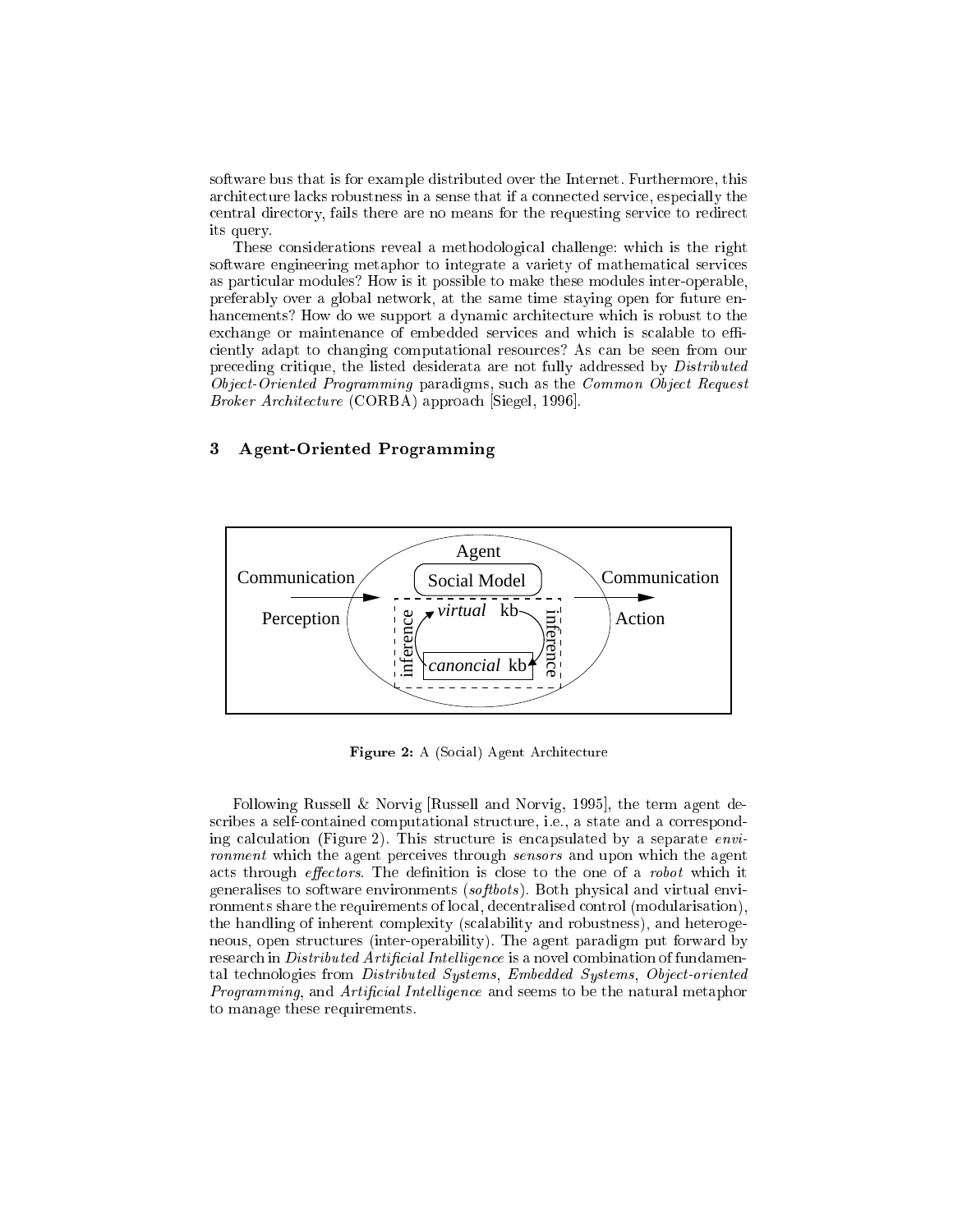## 3.1 Properties of Agents

Despite of the sometimes mentalistic terminology of DAI, agent properties are deeply rooted in purely technical concepts. Partly due to the broadened perspective and partly due to new insights into the agent as a situated entity, an enlarged set of key properties of agen
y proposed by Wooldridge & Jennings [Wooldridge and Jennings, 1995 is nowadays commonly agreed on (Other agent features which are researched are *mobility* and *veracity*.):

- Autonomy: Agents are encapsulated, i.e., they should be able to perform the ma jority of their problem solving tasks without the dire
t intervention of humans or other agents, and they should have a degree of control over their own a
tions and their own internal state. Autonomy is the fo
us of the agent definition given by Russell & Norvig [Russell and Norvig, 1995].
- Responsiveness, Reactivity: Agents should respond in a timely fashion to changes which occur in their environment, i.e., they are *reactive*. Note that this does not ne
essarily entail real-time behaviour.
- Pro-activeness and Deliberation: Agents should not simply act in response to their environment, but also exhibit *goal-directed* behaviour to take initiative where appropriate. We speak of *deliberative* abilities in this respect and presume *rationality*, i.e., from its current *belief*, the agent *decides* (chooses) intentions which are actions to achieve its goals. Furthermore, the agent avoids behaviour which he believes to conflict with them. Interestingly, regarding the agent's state as a knowledge base and its omputation as a rational inferen
e pro
edure (Figure 2) losely mirrors the image of a theorem prover. And in fact historically, the first agents were modelled as deductive/abdu
tive inferen
e systems.
- Adaptivity: Agents should be able to modify their behaviour according to hanging environmental and omputational onstraints to their fun
tioning (*resources*, such as fuel, space, tools; time, memory). According to the more and more popular *bounded rationality* principle [Good, 1976; Simon, 1982], they should do that in an approximately optimal manner.
- Social Ability: Agents should be able to interact, when they deem appropriate, with other artificial agents and humans in order to complete their own problem solving and help others with their activities. This requires that agents have, as a minimum, a means by which they can *communicate* their requirements to others and an internal, rational mechanism (social model) for deciding when social interactions are appropriate (Figure  $2$ ) — both in terms of generating appropriate requests and judging in
oming requests. Social abilities are the key to design *open* systems in which heterogeneous information entities operate in a common framework upon different goals and on behalf of different users.

## 3.2 Agent Communi
ation Languages: KQML

Shoham coined the term Agent-Oriented Programming [Shoham, 1990] as a software methodology in which softbots, such as the one depicted in Figure 2, are used to encapsulate arbitrary, traditional software applications, e.g., legacy systems. These agent-shells are able to interfa
e and ontrol the operation of the embedded servi
es quite similarly to the way a knowledge base would operate.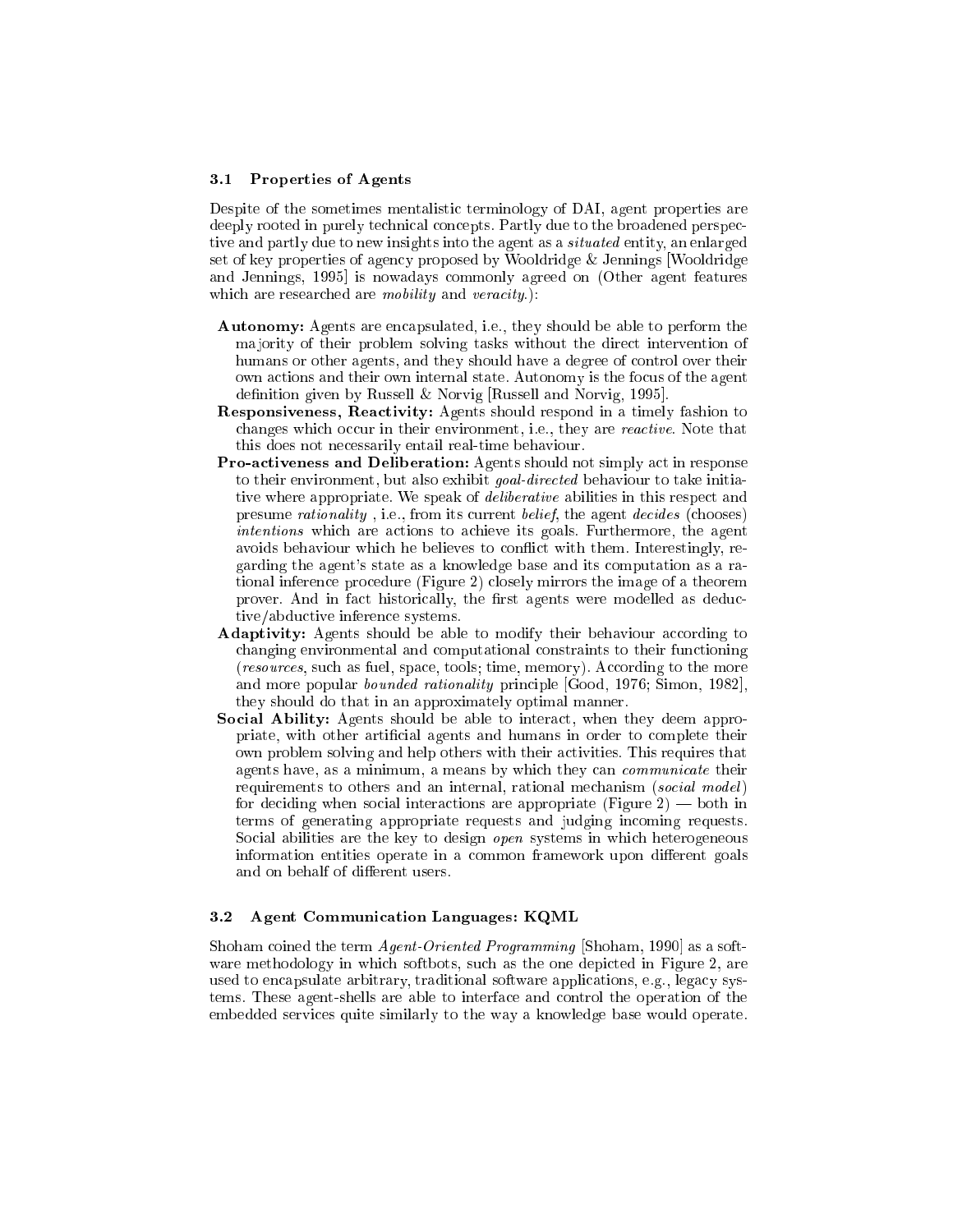On top, they introduce a social model referring to other service agents with which they comprise a society. The prominent means for the interaction between social agents in a functional service network turn out to be common *communication* languages which enable the agents to coordinate their behaviour, i.e., steer the embedded applications by exchanging beliefs, goals, and intentions. As a part of the fast-growing research threads in  $\bar{Computer}$  Science, Shoham's work triggered a gamut of innovative software applications, e.g., in robotics, personal assistants, work-flow management, telecommunication, information retrieval, etc.

Artificial communication languages go back to philosophical and linguistic (espe
ially pragmati
s) observations into human language whi
h they transfer into a formal setting. For example, the *speech act theory* [Searle, 1969] clearly distinguishes nested modes of human communication, i.e., the *utterance* force of producing some sound, the *locutionary* force of saying some sentence, the *illo*cutionary force of meaning some object, and the *perlocutionary* force of causing some effect in the mind of the recipient. Perlocutionary and illocutionary force are particularly different in cases in which the utterer uses an indirect way of persuading the re
ipient to do something, e.g., by lying.



Figure 3: Artificial Communication: KQML and the OSI Reference Model

In a society of benevolent, i.e., truthful, service agents, such as the Knowledge Query and Manipulation Language (KQML) [Finin and Fritzson, 1994] presumes, the perlocutionary and illocutionary role of a speech act can be unified. KQML is thus able to identify domain-independent types of speech acts, such as 'telling' or 'requesting' something, which is captured by so-called *performatives*. Languages which address this level of communication are also called *interlinguae*. For example, the Foundation for Intelligent Physical Agents (FIPA) Steiner, 1997 aims to develop an industrial-strength standard quite similar to KQML. Interlinguae are strongly connected to nested *ontolinguae* or *content languages* which are used to represent the domain-dependent *objects* of a performative.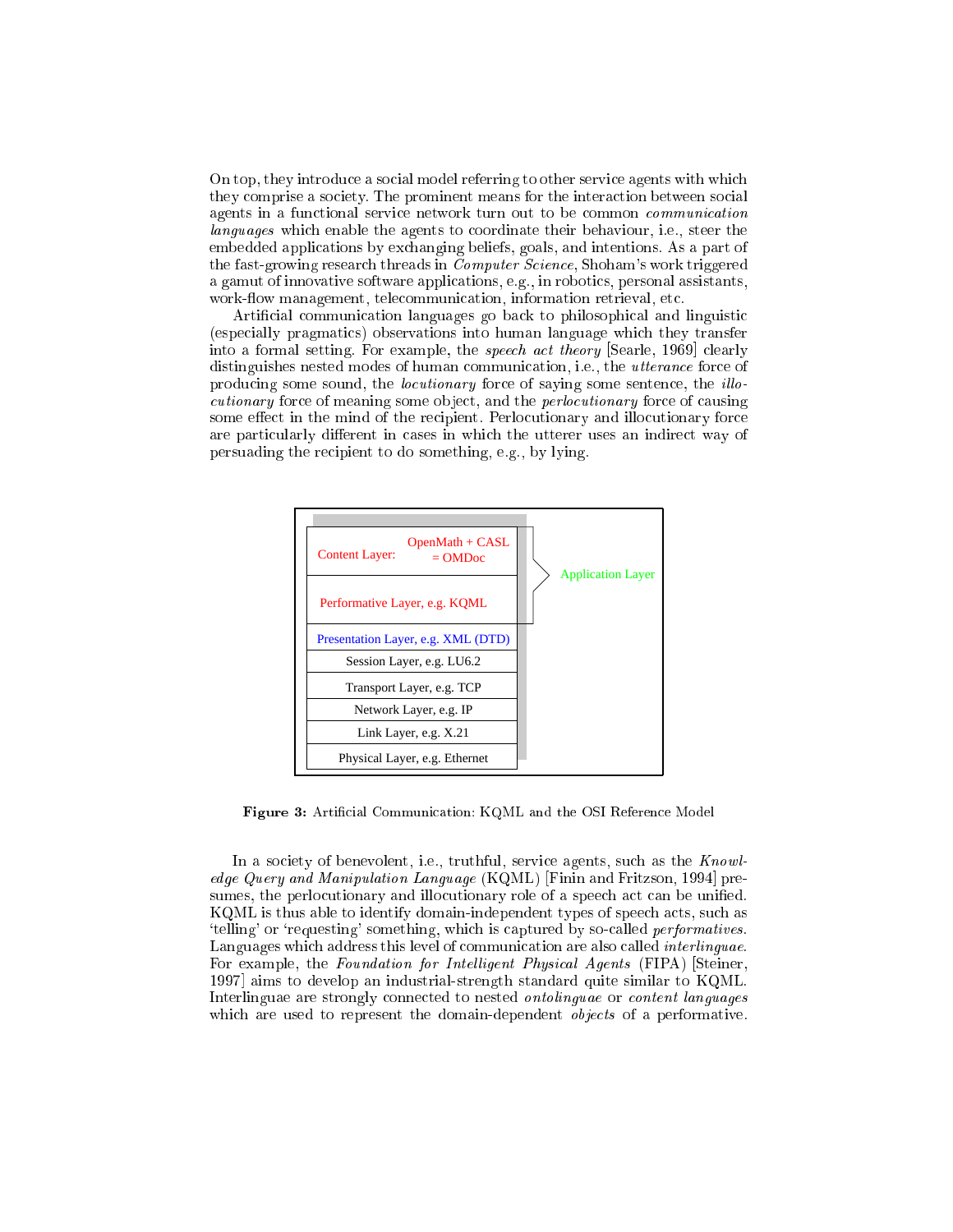Examples of content languages are ISO-Prolog [ISO, 1995] or the Knowledge *Interchange Format* (KIF) Genesereth and et al., 1992.

On the lower level of artificial communication, the human 'producing a sound' is substituted by standardising the information exchange from physical (Ethernet) up to presentational issues (XML, see below). This results in a layered structure (the *Open Systems Interconnection* (OSI) reference model [DIN ISO 7498, 1982]) for KQML communication illustrated by Figure 3. The former OSI application layer now hosts the performative and the content layer. This way, KQML agents which do not share any content language are still able to understand their basic intentions and are thus able to process at least a subset of the utterances.

```
KQML\text{-}Content ::= \texttt{<KQMLCONTENT> }(Content|KQML) \texttt{<} / \texttt{KQML} CONTENT>
KQML-Aspect ::= <KQMLASPECT> Content </KQMLASPECT>
\textit{Performance} ::= "tell" | "deny" | ... |"insert" | "delete" | ...
                    "error" | "sorry" | "reply" | \cdot |"evaluate" | "ask-one" | "stream-all" | ..."standby" | "ready" | "next" | "discard" | "eos" |...<br>"register" | "unregister" | "forward" | "broadcast"
                    "advertise" | "broker-one" |...|KQML ::= \leq KQML perf=Performativelanguage=AttValue\texttt{ontology}=AttValuereply-with=AttValue\verb"in-reply-to=Att Value sender=Att Value\texttt{receiver=}AttValuefrom=Att Value\texttt{to=}AttValuename=AttValue...
                  KQML-Content KQML-Aspect
             \langle/KOML>
```
Figure 4: Expressing KQML in XML

Syntactically, KQML messages can be encoded using the eXtensible Markup Language (XML [Bray, 1997]) as the underlying presentation layer (cf. Figure 4). Originally, KQML uses an ASCII-based string representation. Compliance with todays successful presentation languages, such as the *Hypertext Markup Language* (HTML) [Raggett, 1998], and upcoming standards, like MATHML [Ion, 1998] and OPENMATH [Abbot et al., 1996; Caprotti, 1998], however, is a key issue in designing open systems. These languages use the XML framework as their basis.

For expressing KQML in XML we introduce a special <ARML /> tag that is annotated with a particular performative (perf=Performative). The tag furthermore carries information about the content language used in the KQML message (language) and the semantics of nested primitive symbols (ontology). The reply-with attribute describes whether an answer to the message is expected and with which in-reply-to annotation it should be given. The sender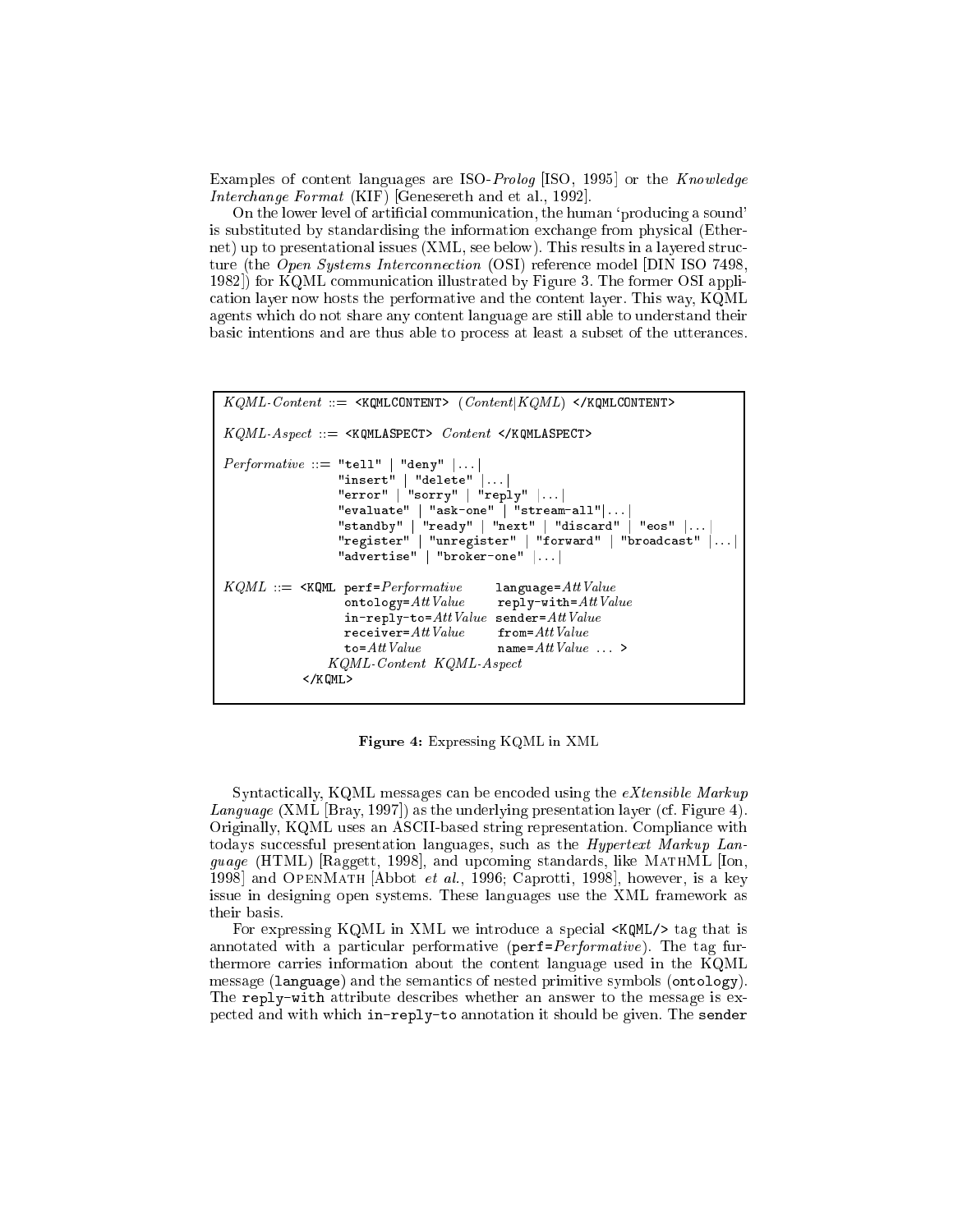and receiver agents of the message are identified using a unique naming convention, such as Uniform Resource Locations (URL's). Sender and receiver can be different from the originator  $(from)$  and the destination  $(to)$  of the message. name carries the name of some arbitrary agent for introduction purposes.

The actual content of the KQML Message is an expression in the content language Content corresponding with the language attribution. It is encapsulated in the <**KQMLCONTENT>** tag. Since performatives could be nested, the content could also contain a  $KQML$  expression itself. The  $KQML-Aspect$  part of the KQML message specifies whether and with which content the current performative is to be answered.

It is difficult to give a semantics to communication languages in the general case — think of the difference between perlocutionary and illocutionary force. Presuming benevolent agents, however, giving a fixed meaning to each KQML message according to the chosen *Performative* makes sense. Because deliberative capabilities are a necessary precondition for reasonable communication, the identification of an agent with a *virtual* knowledge base (see Figure 2) is helpful for this purpose. Virtual, be
ause not every fa
t or belief must be present in the state of the knowledge base, but could possibly be deduced from the canonical representation using a rational inference procedure. The semantics of "tell", for example, is straightforward to describe, then: The utterer notifies that the embedded KQML-Content is an element of its virtual knowledge base. "deny" simply means the ontrary.

Indeed, KQML stems from an attempt to ombine heterogeneous knowledge sources over the network. The set of performatives and their semantics thus aptures all the reasonable intera
tions between knowledge sour
es. Besides the informatives like "tell" and "deny", KQML introduces database performatives, such as "insert" and "delete" with which the utterer suggests the recipient to change the content of its virtual knowledge base. A *basic response* to such a suggestion could be "error" (the operation would cause inconsistencies) or "sorry" (the recipient is not able to process the operation because of technical reasons, e.g., it is not able or does not have enough computational resources to perform it).

A more sophisticated "reply" response is necessary to process the query performatives "evaluate" and "ask-one". "evaluate" requests the recipient just to onvert (simplify) the ontent expression into the anoni
al representation used by its knowledge base. The simplied expression does not have to be valid for that purpose. By "ask-one", a match of the content expression with the virtual knowledge base is invoked, i.e., whether it ould be derived from the anoni
al data. This presupposes the ontent language to exhibit some notion of partial specification, for example by introducing variables and unification. With respect to the traditional input-output specification of services, talking about onstrained ob je
ts is a far more expressive s
heme. The results of mat
hing are, again, expressions in the ontent language embedded in a "reply" performative. The desired format of responses can be specified in advance by the requesting agent in the  $KQML$ -Aspect part of the respective query performative.

Access of knowledge sources must not stick with a simple query-response s
heme. By allowing for advan
ed queries with multiple responses (for example, stream-all: try to mat
h the ontent in all possible ways with the virtual knowledge base and send the result in separate "reply" messages) and nested performatives, KQML is able to introdu
e on-demand strategies: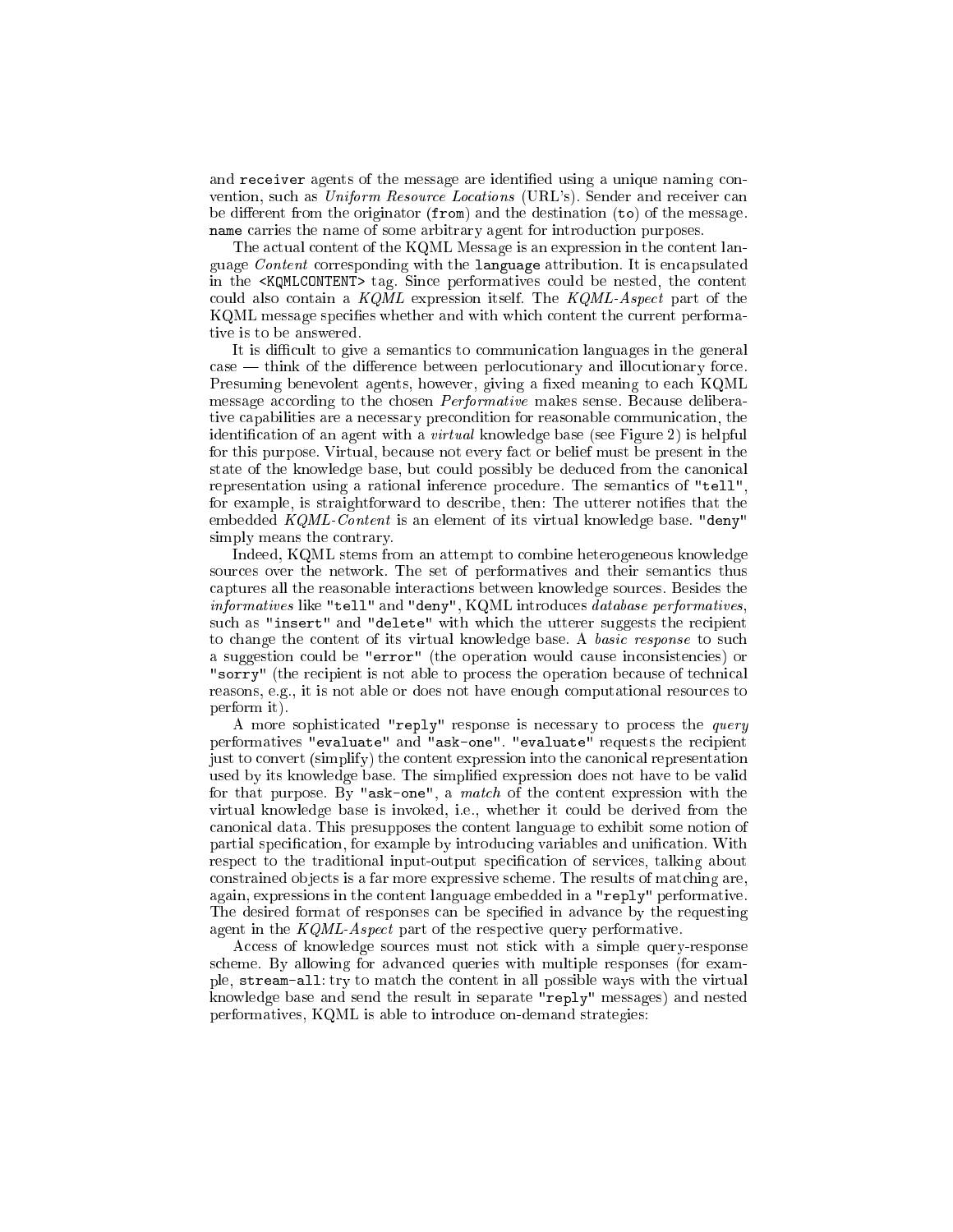```
<KQML perf="standby">
       <KQMLCONTENT>
               <KQML perf="stream-all">
               <KQMLCONTENT> Match </KQMLCONTENT> </KQML>
       </KOMLCONTENT>
       \sim . The set of the set of the set of the set of the set of the set of the set of the set of the set of the set of the set of the set of the set of the set of the set of the set of the set of the set of the set of the s
</KQML>
```
This is an exemplary enquiry of a 'client' to a recipient 'server' to prepare for an on-demand streaming servi
e whi
h the server a
knowledges with "ready". Now the lient is able to utter "next" performatives to trigger subsequent replies regarding the *Match* expression. If the service is obsolete, the client sends "discard". If there is no further response, the server sends "eos" ('end of stream').

Finally, KQML supports the maintenance of agents' *social model* (Figure 2), i.e., the management of names, hara
teristi
s, and apabilities of neighbour agents, in order to build a functional 'neighbourhood' of knowledge sources. "register" and "unregister" are simple naming capabilities with which agents introduce themselves and exit the society. Thus, agents can maintain a list of active neighbours to which they could "forward" embedded KQML messages. The "broad
ast" performative also uses this me
hanism to route KQML messages to all connected agents in a network. The reply-with attribution can be used to avoid cycles.

Using nested KQML expressions and the matching principle of the encapsulated ontent language, the "advertise" performative allows to build up a more detailed domain-related model of neighbours. The ontent of an advertisement are those KQML message patterns whi
h the agent is willing or able to pro ess. Thus ea
h agent is able to maintain a lookup table with agent names and their apabilities in terms of KQML patterns. This table is used, for example, in delegating a particular task to another agent ("broker-one").

Our presentation of KQML performatives has of ourse neither been exhaustive nor detailed. It should however have become clear that using an agentoriented ar
hite
ture and ommuni
ation language ombines the a
hievements of, e.g., an ob je
t-oriented methodology and distributed programming, and is able to provide an open, flexibly interacting, and robust network of software servi
es, su
h as knowledge bases and mathemati
al servi
es. As su
h, agents are not a prime construct for improving the expressivity of a service domain which is not the aim of the present arti
le.

#### $\overline{\mathbf{4}}$ Agent-Oriented Integration of Mathematical Services

Coin
idently, the desiderata for distributed automated theorem proving that we have sketched in Section 2 fit exactly with the application profile of the Agent-Oriented Programming te
hniques developed in Se
tion 3. Furthermore, a virtual knowledge base agent is very lose to a mathemati
al servi
e: it maintains a set of mathematical 'truths' upon which a rational inference procedure (proof procedure or calculation) operates. For example, a theorem prover virtually represents a knowledge base for all proofs that it ould derive. A omputer algebra system could be seen as the set of all computations (equations) it could solve. Also the user interfa
e that is able to ask for the user's help represents the ombined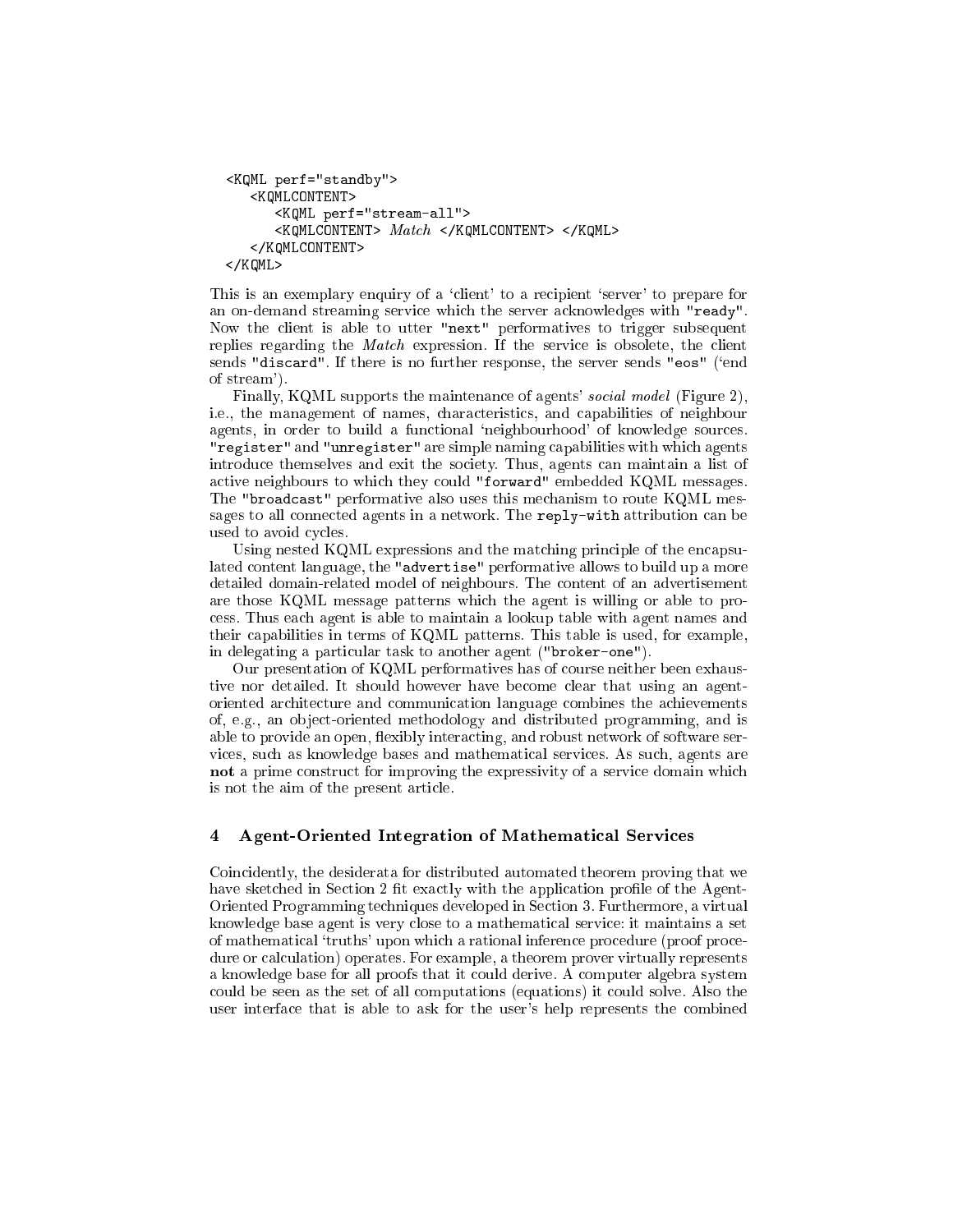knowledge of its user. Subsequently, we propose the MATHWEB architecture (Figure 5) as a reasonable, agent-oriented integration of mathemati
al servi
es.



Figure 5: Agents as Distributed Mathematical Services in MATHWEB

Following the Agent-Oriented Programming paradigm, MATHWEB encapes, such as the user interface in the user interface interface the user interface interface in the user in module, the proof planner, knowledge bases, proof mediators, and proof systems like SPASS and OTTER, each into an agent-shell. These agents are reactive in that they are steadily intera
ting with users and other software agents working on shared proofs and mathematical computations. They are pro-active in that they adopt and autonomously work on particular mathematical goals. And they are so
ial in that they request other agents or even the human user to support the successful execution of their services by communicating via KQML.

ontent language into Kommunistischen der Statten von Statten von Der Statte der Statte und der Statte und der which is explained in detail in Section 5 is derived from the OPENMATH Abbot  $et \ al., 1996]$  standard that has been designed as a fundamental (higher-order) language for exchanging mathematical objects, such as symbols, variables, functional abstra
tions, and appli
ations. OpenProof extends this repertoire to represent formulae in various logics, mathematical computations upon those, and especially proofs in different calculi. Using OPENMATH variables, these structures can be defined even left partially unspecified which introduces a sophisti
ated notion of mat
hing a virtual (mathemati
al) knowledge base: a partial proof or a partial computation can be given in a KQML query. Matching into the virtual knowledge base amounts to deductive or algebraic computations which further instantiate the proof and which will be finally returned in a response performative. Similarly, OpenProof expressions an be transformed by the user interfa
e forth-and-ba
k into human-oriented visualisations or verbalisations to interact with the user. In each case, proof and computation structures which are constrained on different levels of representation are fundamentally more power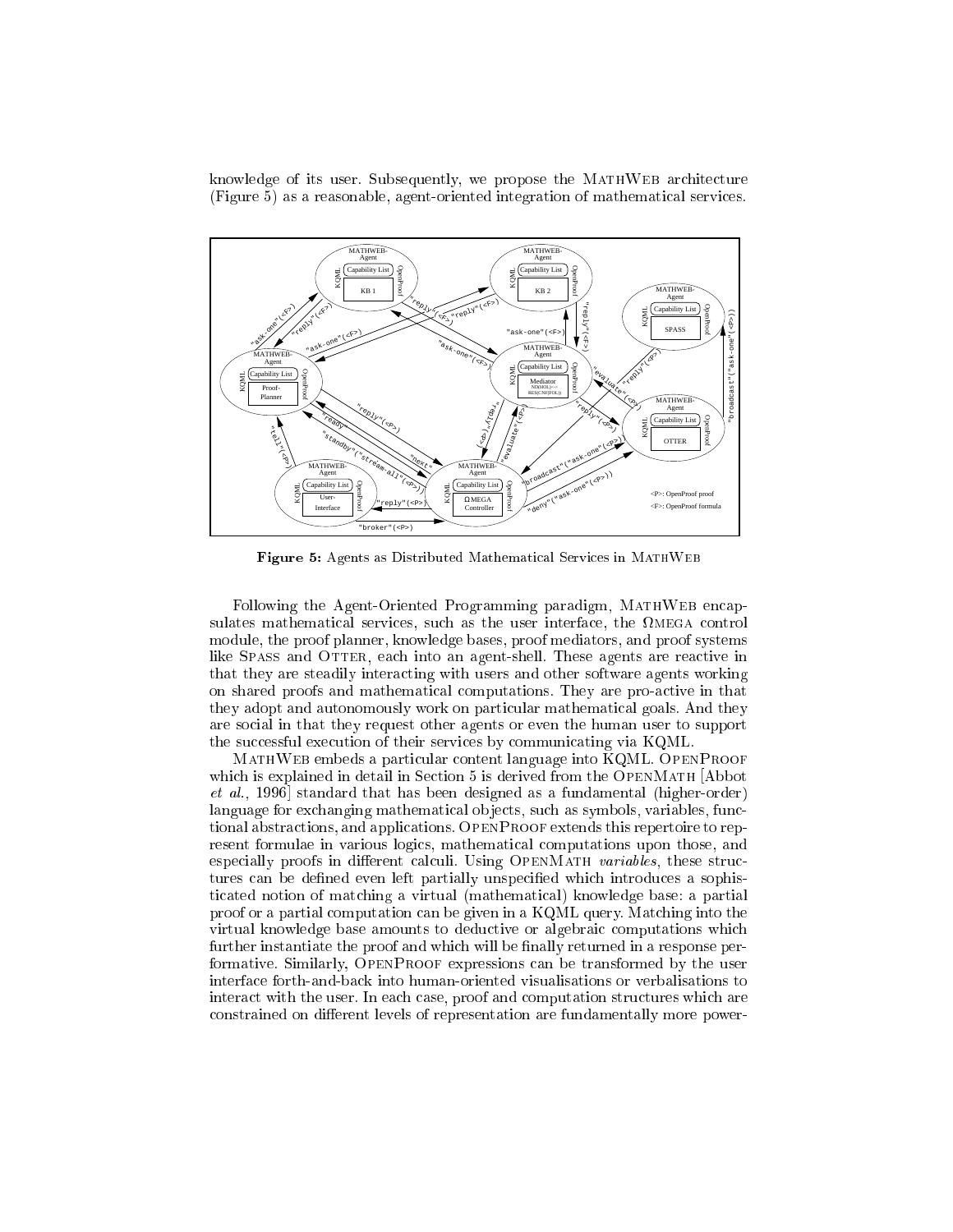ful and flexible than traditional protocols for specifying deduction problems. For example, the operation of a proof planner, which takes some (partial) proof and returns several (partial) subproblems can be expressed in OPENPROOF.

It is, however, necessary to care for an efficient treatment of the mathematical structures. MATHWEB agents especially assume a clean separation of (meta-) variables for identifying a particular service invocation and (object-)variables in the problem specification. This way, MATHWEB agents can pragmatically preprocess received KQML(OPENPROOF) messages in order to control the encapsulated operation of theorem provers and mathematical systems. Vice versa, it is possible for MATHWEB agents to construct KQML(OPENPROOF) messages if the embedded computations need some support. The generic facility of any MATHWEB agent to analyse and generate KQML(OPENPROOF) is thus coupled to a concrete, service-specific interface. For each type of mathematical services, a suitable interface structure and respective encodings in KQML(OPENPROOF) can be specified (see Section 5.3 for an overview).

We allow a single agent to manage several, simultaneous instances of the same service, e.g., to elaborate several theorem provers at the same time, but based on shared canonical knowledge (the background theory). This is an important restriction, because the functioning of KQML strongly depends on the constructibility of a consistent virtual knowledge base for each agent. Having several service instances operating on different background theories and allowing different services within the same agent is therefore not advisable.

MATHWEB agents maintain a social model of their environment in the form of a capability list, i.e., they keep book about a portion of the overall service architecture. For example, the user interface agent might only know the proof planner and the  $\Omega$ MEGA control agent. The SPASS and OTTER agents might only know each other and be aware the mediator agent which encapsulates some of the previous functionality of the  $\Omega_{\text{MEGA}}$  controller to translate between higher-order natural deduction proofs (ND(HOL)) and first-order resolution using clausal normal form  $(RES(CNF(FOL)))$ . The  $\Omega_{MEGA}$  control agent could connect the proof planner, theorem provers, and the mediator.

A MATHWEB agent organises information about the capabilities of other MATHWEB agents in a lookup table. The table stores the incoming "advertise" performatives carrying KQML messages to which these agents could successfully respond to (see Section 5.3). Again, the expressiveness of the content language OPENPROOF is useful to specify, e.g., knowledge bases which are able to deliver formula definitions of mathematical symbols responding to "ask-one" messages, proof systems which are able to process similar queries regarding proofs, mediators which could "evaluate" formulae or proofs from/into particular formalisms, and even services, such as the proof planner which provide a streaming service in order to transmit multiple partially instantiated (sub-)results on-demand.

Besides the usual "reply" performative, answers to service requests in MATH-WEB will also transport processing errors and technical errors. KQML's "error" and "sorry" performatives, however, are somehow restricted for this purpose, since ignoring their content. It is thus useful to allow particular error expressions in the content language (Section 5) as ordinary KQML replies. Theorem proving is a challenging domain for coping with failures since it is undecidable in general. How could a service ever return a message saying that a requested proof is not possible? When does a client know that it has received all possible (useful) answers to the requested computation?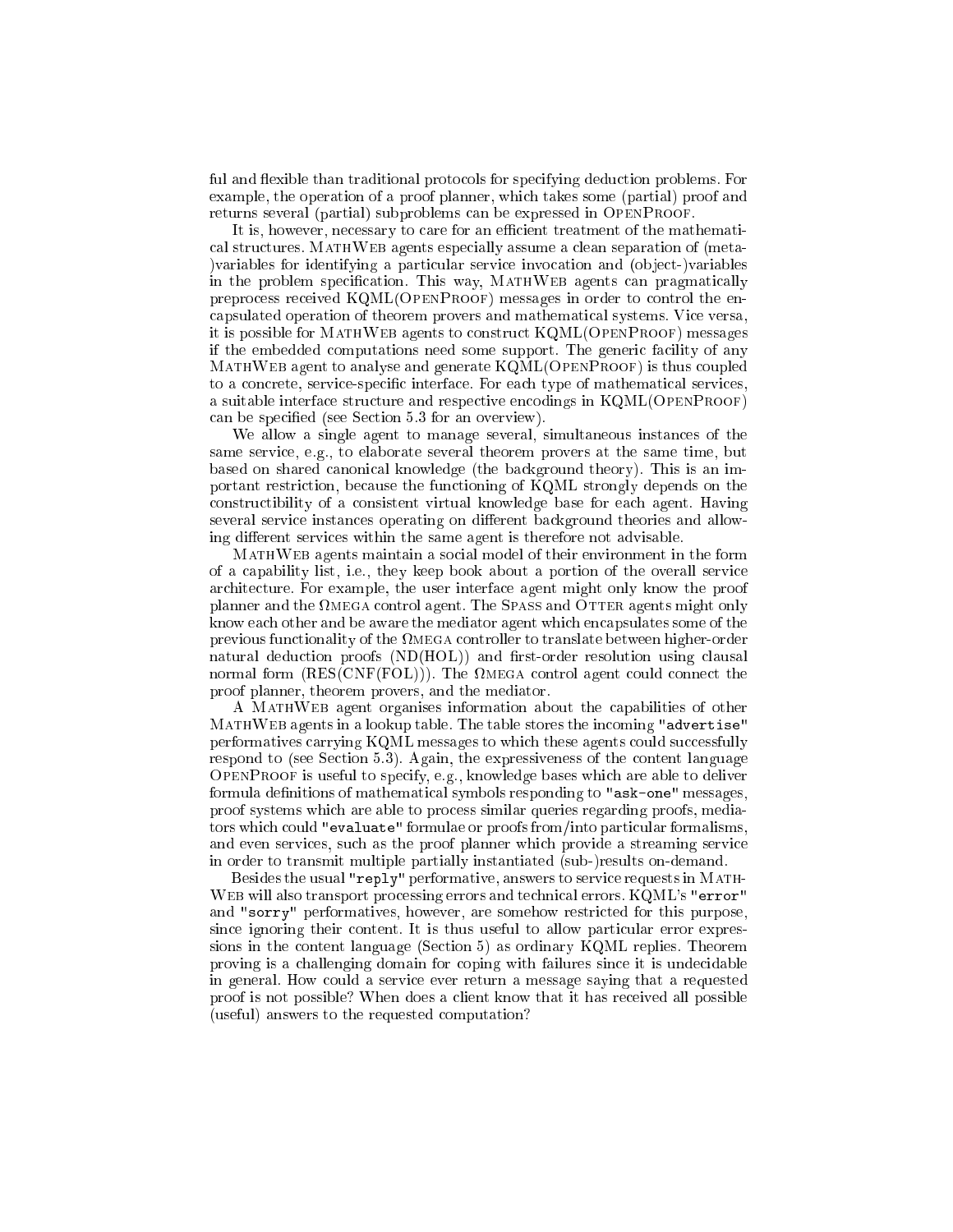It is ne
essary to take the bounded rationality aspe
t of MathWeb agents into account right from design time: Objects of mathematical computations should be intimately coupled with the situative context in which they are invoked, i.e., with the resources that they are allowed to consume in processing. For this purpose, OPENPROOF proofs or computations are annotated with descriptions of the time, the memory, the information, and the user interaction that have been necessary to derive them. This makes it possible to establish a priori estimations of the utility of a service which helps to optimise the MATHWEB.

Now re
onsider the example of Se
tion 2. Figure 5 shows one of the many extended possibilities using MATHWEB: Initially, the user interface starts, supervised by a human user, a proof delegation ("broker-one") to the mega ontrol agent. We assume that the initial proof goal has been entered by the user. The ontroller delegates the task of breaking down the proof into proper subproblems to the proof planner agent. All subproblems are requested in the form of a streaming service ("standby"). Not until needed in the proof planner, the group definitions referred in the proof specification are looked up by querying the two knowledge base agents. Perhaps with the help of the human user whi
h proposes some instantiation of the proof via "tell", the proof planner constructs appropriate subproblems and replies them to the mega ontroller whi
h, in turn, "broad
ast"s the higher-order natural dedu
tion stru
tures to the prover agents to concurrently run for solutions. Because OTTER and SPASS operate on first-order clausal normal form and construct resolution-type proofs, the OTTER agent-shell first asks the mediator agent for help in translation ("evaluate") before routing the translated broadcasts to SPASS. For this purpose, the mediator agent looks up the remaining definitions, such as of inverse-exists, from the knowledge bases. In a simplied version, the sent KQML messages look the following way. The actual content tags use the OPENPROOF syntax of the following section, of course.

```
<KQML perf="ask-one">
                                                         <KQML perf="reply">
     <KQMLCONTENT>
                                                              <KQMLCONTENT>
         \overline{F} = inverse-exists
                                                                    \lambda G: \iota \to o \cdot \lambda OP: (\iota, \iota) \to \iota \cdot \lambda E: \iota</KQMLCONTENT>
     <KQMLASPECT>
                                                                        <u>- - . . . . . . . .</u>
            \overline{F}G(X) = P (X) = C(X) = E (X) = E (X) = E (X) = E (X) = E (X) = E (X) = E (X) = E (X) = E (X) = E (X) = E (X) = 
                                                               </KQMLCONTENT>
                                                         </KQML>
     </KQMLASPECT>
</KQML>
```
In our example, SPASS has found a result first; the notified controller will then "deny" the original request to shut down the redundant omputations in OTTER. Finally, when all subproofs are collected by the controller, the mediator agent is on
e again onta
ted to transform the overall result ba
k into natural deduction form which is used in the user interface for presentation purposes.

with respect to the topical role of the second city the first in the figure  $\pi$ ure 1, MATHWEB now amounts to a dynamically rearrangeable decentralisation. This has been possible due to the richness of agent-based communication. Especially we can now uncouple the syntax translations necessary to communicate subproblems and proofs between the mega ontroller and the theorem proving agents. The unified view onto (mathematical) services allows to integrate further services without ubiquitous re-engineering of proprietary interfaces. In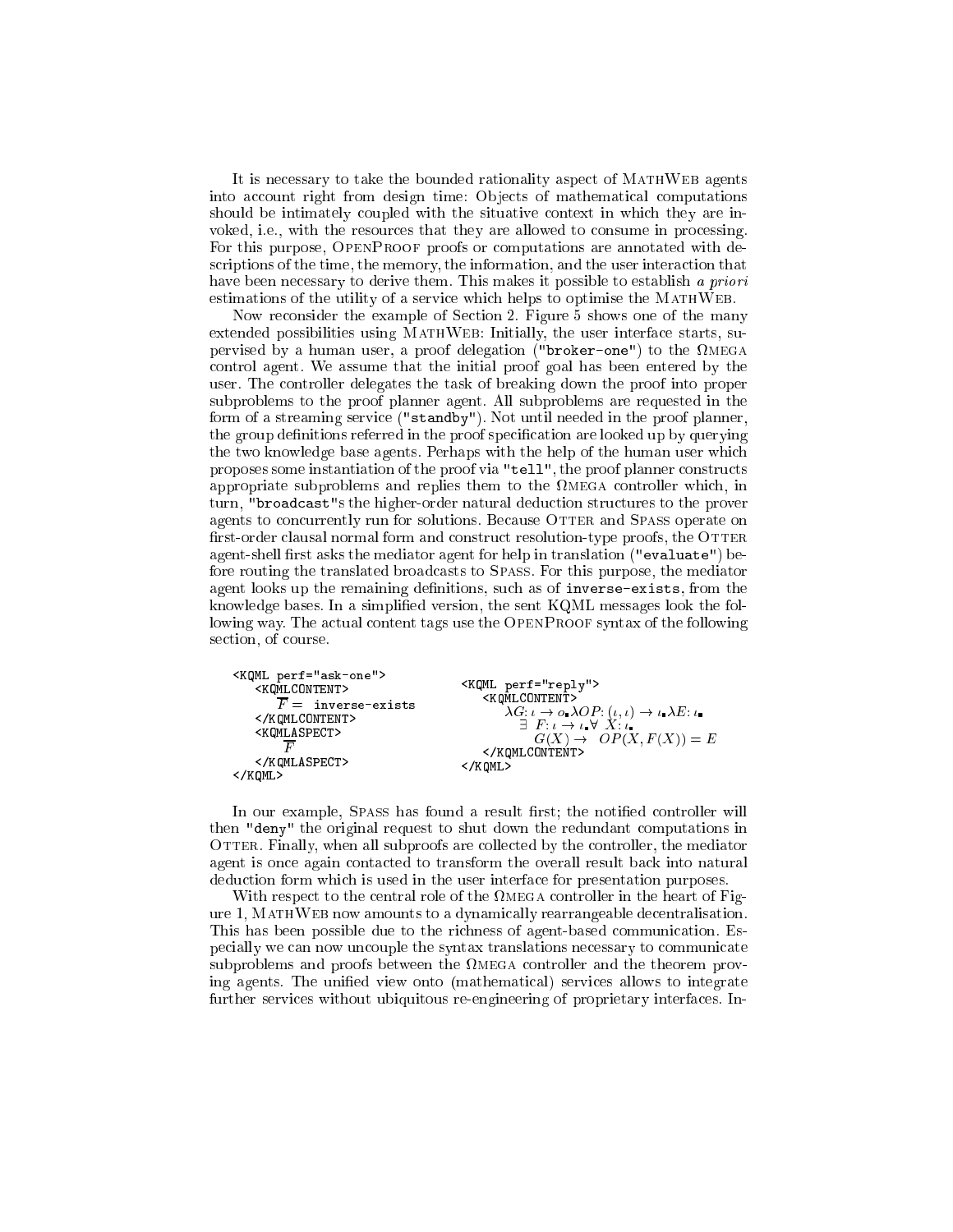stead, the envisaged application is wrapped into the generic MATHWEB shell by ustomising a library of suitable interfa
es. A further advantage of su
h an open approach is that several users with different demands can use the system cooperatively or independently at the same time. The particular modules then decide based on priority and workload whether to process particular tasks or not. In short, MATHWEB provides the modular, inter-operable, robust, and scalable framework for automated theorem proving motivated by this article. Of course, MathWeb owes mu
h to the OpenProof ontent language that we outline in the following se
tion.

#### A Content Language for Mathematics and Deduction  $\mathbf{5}$

Given a generic interlingua such as KQML, it additionally requires a suitable ontolingua to express the content of services to talk about service performances a particular application domain for interacting agents. In the case of mathematical theorem proving, this content comprises mathematical objects, formulae, theorems, theories, but also (partial) proofs, and even proof plans. Appropriate candidates for such a language are the so-called 'DFG syntax' [Hähnle et al., 1996] or the specification put forward by the OPENMATH initiative (see http://www. openmath.org), whi
h strives for a standard ex
hange platform for mathematical software systems. For MATHWEB, we propose a content language (see 5.1) for details) whi
h is an extension of the latter, sin
e it has more support for distribution and also covers symbolic computation services. There are even already some OPENMATH-compliant systems, such as MAPLE [Redfern, 1998], which can immediately serve as mathemati
al servi
es.

We will now give a brief overview on the emerging OPENMATH standard (cf. [Caprotti, 1998]) and indicate where it meets the communication needs for MATHWEB. In the Section 5.2 we will extend the OPENMATH suiting our needs to a ontent language, whi
h in la
k of a better name we have alled OpenProof.

#### 5.1 The OPENMATH Standard

The OpenMath initiative's aim is to establish a ommon information ex
hange platform among software tools used in mathemati
s. At the moment, their efforts are largely focusing at representational issues for the communication between omputer algebra systems. We will use the me
hanisms provided by the of mathematic standard to express the logical state of mathematic (decreasing) theorems,. . . ), too.

The OPENMATH language is syntactically a member of the XML [Bray, 1997] family of languages to which also HTML  $[{\rm Raggett}, 1998]$  or its extension for mathematics, MATHML [Ion, 1998], belong. XML derivates can be nested, thus OpenMath expressions t very well into our KQML variant of Se
tion 3. The open mathematical description of the structure  $\mathcal{L}_{\mathcal{A}}$  is the structure of mathematical department. ematical objects. It offers primitive constructs for logical constants (called 'symbols' in OPENMATH and indicated by the <0MS/> tag), variables (<0MV/>, applications (by  $\langle OMA/ \rangle$ ), and a primitive binding construct  $\langle OMBIND \rangle$  that allows to formalise quantifiers or  $\lambda$ -abstraction (the bound variables are tagged using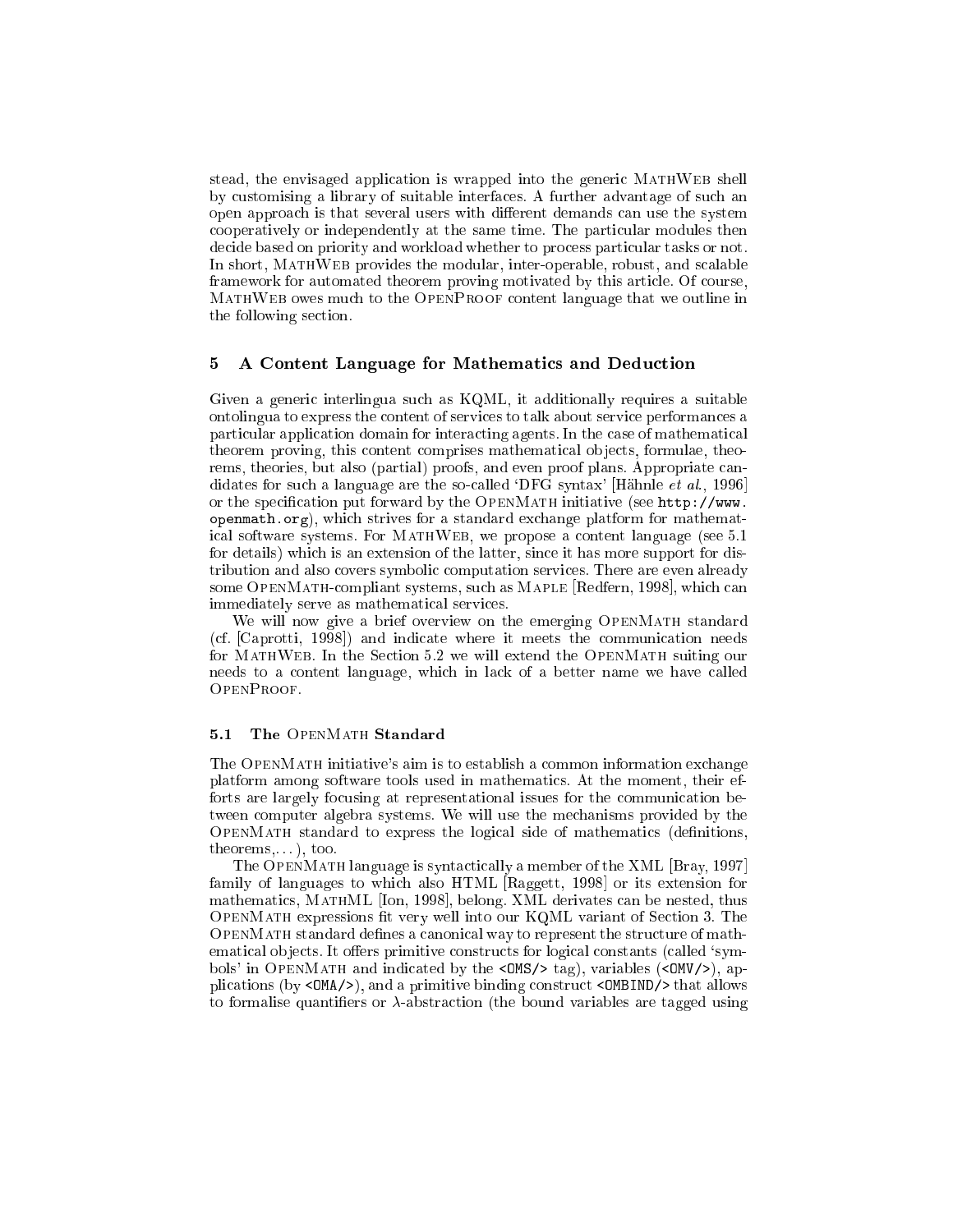<OMBVAR/>). For instance the expression  $sin(x)$  and the function  $f(x) = sin(x)$ have the following OPENMATH representations

```
<OMS 
d="e

" name="Lambda"/>
                                    <OMBVAR>
                                    <OMV name="x"/>
                                    </OMBVAR>
                                       <OMS 
d="trig" name="sin"/> <OMS 
d="trig" name="sin"/>
  <OMV name="x"/> <OMV name="x"/>
</OMA> </OMOBJ> </OMA>
                                 </OMBIND></OMOBJ>
```
In order to support a standardised semantics, especially when resolving symbols in OPENMATH syntax, a set of so-called *content-dictionaries*, referred by the d attribute of OpenMath symbols is provided. Content di
tionaries are globally agreed on specifications on the meaning of OPENMATH symbols. Based on uniquely named content dictionaries, the individual mathematical systems implement so-called *phrase-books*, i.e., transformation procedures that interpret OpenMath representations and transform them into internal representations of the systems proper (and vi
e versa). Therefore, su
h phrase books are an integral part of the interface between a mathematical service and the embracing MATH-Web agent. Note that due to the expli
it annotation of individual symbols, the original ontology attribute in KQML-performatives whi
h is a more rigid way of xing the semanti
s of symbols be
omes redundant.

There are some special tags for grounding integers (<0MI>), floats (<0MF>, strings (<OMSTR>), and byte arrays (<OMB>) directly in the language. Furthermore, the OPENMATH protocol provides so-called 'error objects' that allow to pass information about ex
eptional omputation states in the mathemati
al services themselves. Errors are OPENMATH symbols applied to a list of objects. Consider for instan
e the following representation of division by zero:

```
<0M0BJ><0ME>
       d="arithm" name="DivisionByZero", "DivisionByZero", "DivisionByZero", "DivisionByZero", "DivisionByZero", "DivisionByZero", "DivisionByZero", "DivisionByZero", "DivisionByZero", "DivisionByZero", "DivisionByZero", "Divisio
       < OMA><OMS 
d="arith" name="divide"/>
              <OMV name="x"/>
              <OMI> 0 </OMI>
       </OMA>
</OME></OMOBJ>
```
KQML usually manages failure handling by its builtin performatives, e.g., "error" and "sorry", annotated with some comment or code of the failure. In MATHWEB, this would amount to an extensive list of failure codes depending on the various mathemati
al servi
es. A "reply" ontaining an OpenMath error object is however more informative both on the mathematical and the deductive service level.

or mathematic is simplicated in the it does not immediately immediately in  $\alpha$ pressions, e.g., from propositional logic, equality logic, clause logic, higher-order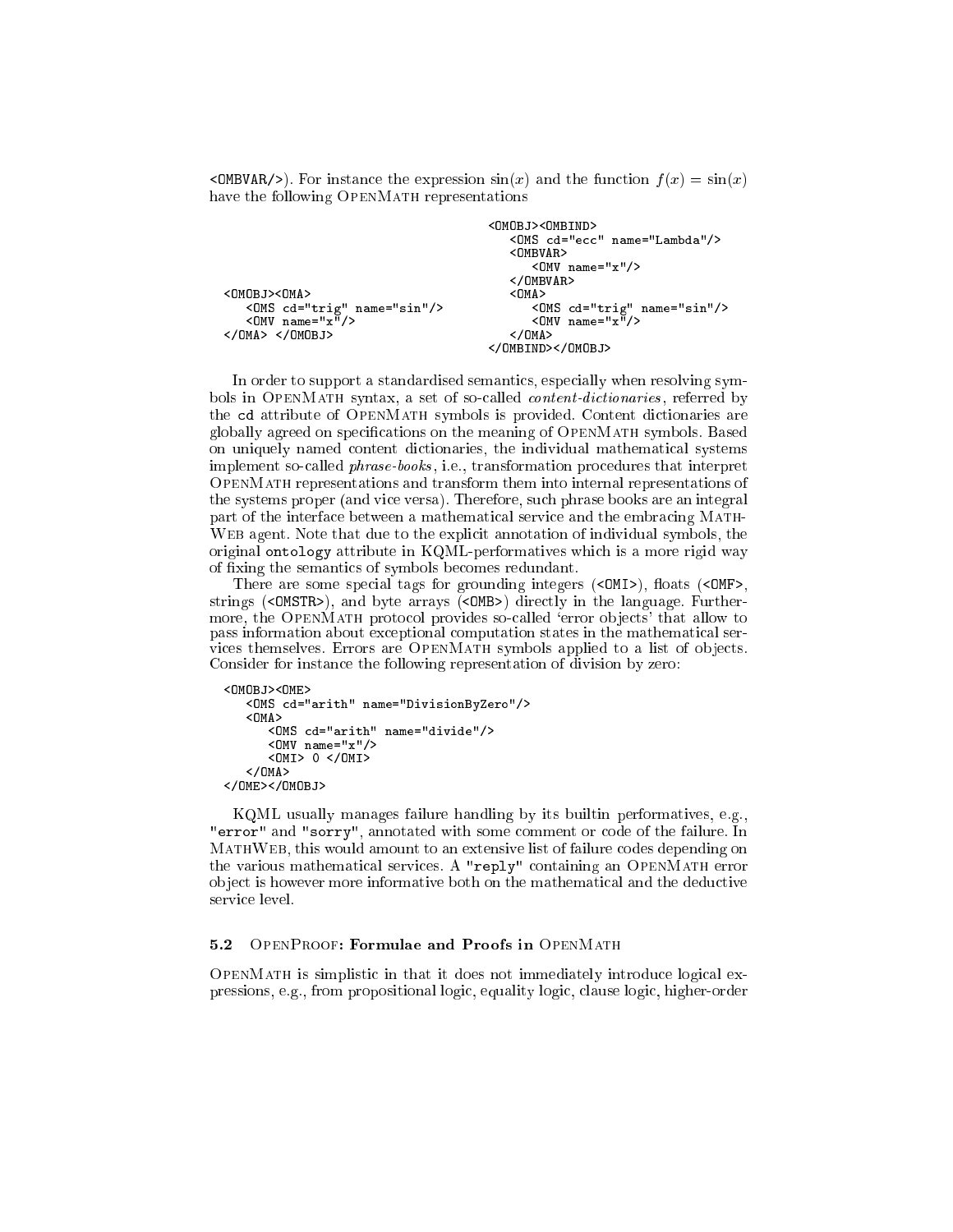logic, etc. — let alone proofs in various calculi, such as first-order natural dedu
tion or higher-order semanti tableaux. Similarly, there is no notion of a mathemati
al omputation in
luding intermediate results.

OpenMath's expressive binding onstru
tor, however, allows us to build such structures as mathematical objects including 'meta'-information, e.g., in which logical language a formula is expressed, and 'meta'-variables, e.g., unspecified parts of a logical formula, using a new OPENPROOF content dictionary and additional dictionaries for particular logics and proof calculi. We will elaborate on this approa
h in the rest of the se
tion without giving a formal denition of the openproof dictionary, which is outside the scope of this article. To conserve space, we will replace some lengthy syntactical forms with conventional mathemati
al notation for presentation purposes.

The openproof content dictionary introduces four new binding symbols: formula and term (for formulae and terms ontaining meta-variables), proof and computation (for proofs and computation objects) in OPENMATH. Attributions of variables allow us to make assertions about the type and syntactical nature of the logical objects they represent; this will become essential for describing the effect of mathematical services. Consider for instance the following OpenMath representation.

```
<OMOBJ><OMBIND>
       <OMS 
d="openproof" name="formula"/>
       < \cap MRV AR ><OMATTR><OMATP>
                                         som is interpretted and analysis of
                                         diameter is the compact of the contract of the contract of the contract of the contract of the contract of the
                                   </OMATP>
               <OMV name="F"/></OMATTR>
               ww.communication.com
        <OMV name="F"/>
        Particularly and the contract of the contract of the contract of the contract of the contract of the contract of the contract of the contract of the contract of the contract of the contract of the contract of the contract
</OMBIND><OMOBJ>
```
It stands for any formula  $F$  that is a first-order formula in conjunctive normal form. Here we assume the existence of a content dictionary FFOL 'Fragments of first-order logic' that defines first-order logic (i.e. the logical symbols  $\forall, \exists, \wedge, \vee, \neg \dots$  and various sub-languages. Along the same lines, we represent the schematic term  $X + X$ , where the meta-variable X stands for an arithmetic  $expression$  (as defined in the content dictionary  $arith$ ):

```
<OMOBJ><OMBIND>
   <OMS 
d="openproof" name="term"/>
   <OMBVAR><OMATTR>
      denotes the complex \blacksquare are denoted by the complex \blacksquare\blacksquare</OMATTR></OMBVAR>
   <OMA>
      <OMS 
d="arith" name="plus"/>
      <OMV name="X"/>
      <OMV name="X"/>
   </OMA>
</OMBIND><OMOBJ>
```
of are defined and produced and process and computations and management in much the same way. Conceptually, they are five-tuples  $(dec, obj, seq, res, lang)$ , where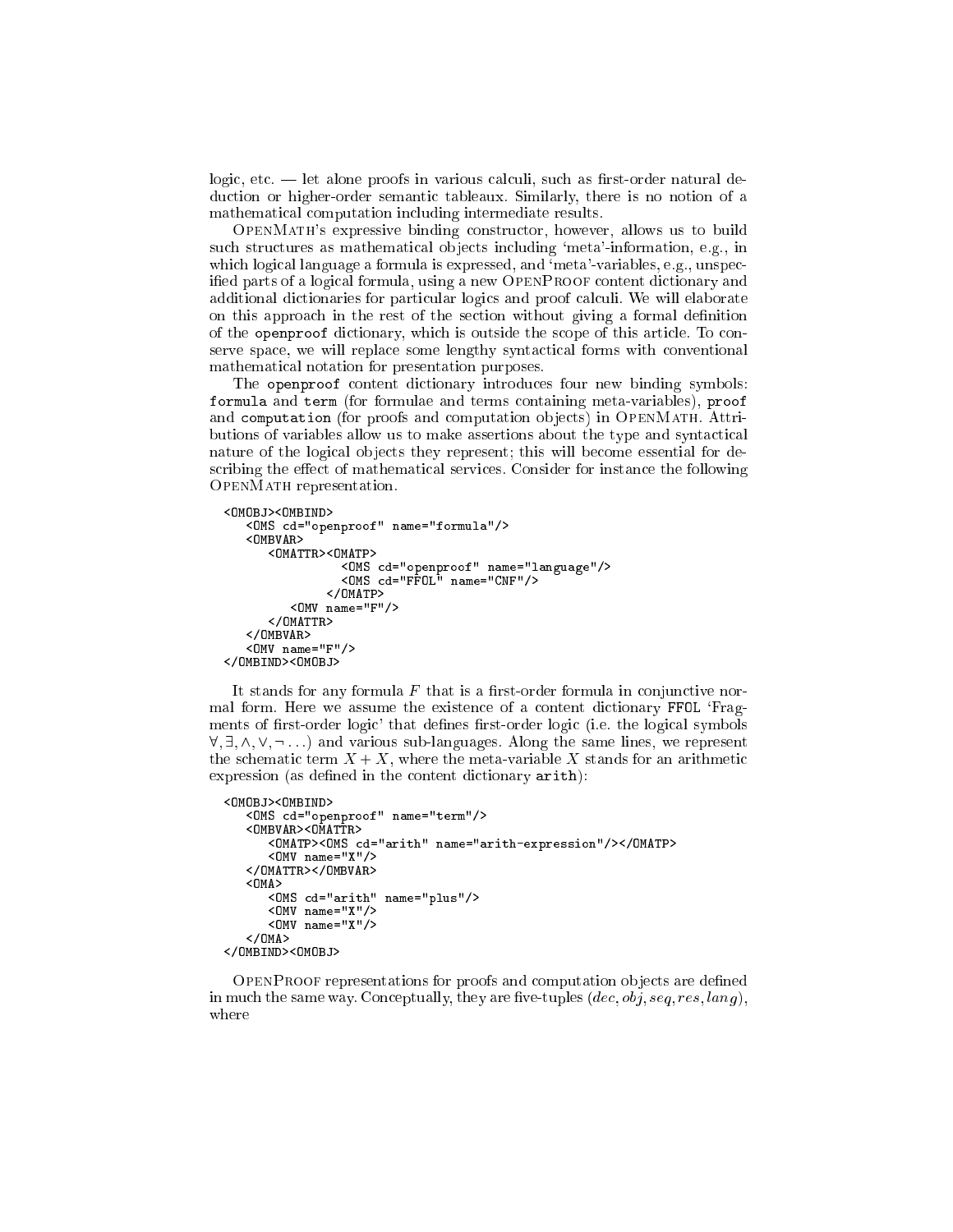- 1. dec is a set of declarations for meta-variables in the proof or computation object.
- 2.  $obj$  is the proof object or the computation object itself, i.e. a tree representation of the proof or the computation (see [Homann and Calmet, 1996] for details).
- 3. For a proof object, seq is a sequent  $\mathcal{H} \vdash A$ , where  $\mathcal{H}$  is the set of hypotheses, and A is the assertion of  $obj$ ; for a computation object, seq is a computation sequent,  $A \mapsto R$ , where A is a set of argument objects and R is the resulting object of the computation.
- 4. res is a specification of the resources used by the proof or computation object. We have already motivated that such an annotation is essential for providing effective mathematical services.
- 5. lang is the logical system that is used to represent the meta-formulae.

These five-tuples are represented as binding objects proof and computation, where  $dec$  is represented as the list of attributed bound variables and seq. res, and lang are represented as attributions to obj. It is straightforward to use OPENMATH terms to encode formal proofs using ideas from the so-called 'propositions-as-types' paradigm (or the *Curry-Howard isomorphism* [Thompson, 1991]). For instance, the  $\lambda$ -term  $\Rightarrow I(\lambda X_{A \wedge B} \wedge I(\wedge ER(X), \wedge EL(X))$  is a representation of the following Natural Deduction proof with its attached OPENMATH representation. For simplifying uncritical parts of the lengthy expression, we use convenient conventional notations:

| <omobj><ombind><oms cd="ND(FOL)" name="impliesI"></oms><br/><ombvar><omattr></omattr></ombvar></ombind></omobj> |
|-----------------------------------------------------------------------------------------------------------------|
| <omatp><oms cd="openproof" name="assertion"></oms><br/><math>A \wedge B</math></omatp>                          |
| $<$ /OMATP>                                                                                                     |
| $\langle$ OMV name="X"/>                                                                                        |
|                                                                                                                 |
| <0MA><0MS cd="ND(FOL)" name="andI" >                                                                            |
| <0MA><0MA><0MS cd="ND(FOL)" name="andEr">                                                                       |
| $\langle$ OMV name="X"/>                                                                                        |
| $<$ /OMA $>$                                                                                                    |
| <0MA><0MS cd="ND(FOL)" name="andEl">                                                                            |
| $\langle$ OMV name="X"/>                                                                                        |
|                                                                                                                 |
|                                                                                                                 |
|                                                                                                                 |

Here, we assume the existence of a content dictionary ND (FOL), which specifies a Natural Deduction calculus for first-order logic [Gentzen, 1935] by defining the inference rules as OPENMATH symbols impliesI, impliesE, andI, andE,... (of appropriate types). Note that in contrast to the classical 'propositions-astypes' approach, we have made use of the OPENMATH binding construct again to eliminate the  $\lambda$ -abstraction in the argument of  $\Rightarrow I$ , instead we have made the symbol impliesI a binding symbol itself. This is unnecessary from a theoretical point of view, but gives a more direct encoding of the respective proof trees. Now, we can express partially specified proof objects by introducing meta-variables.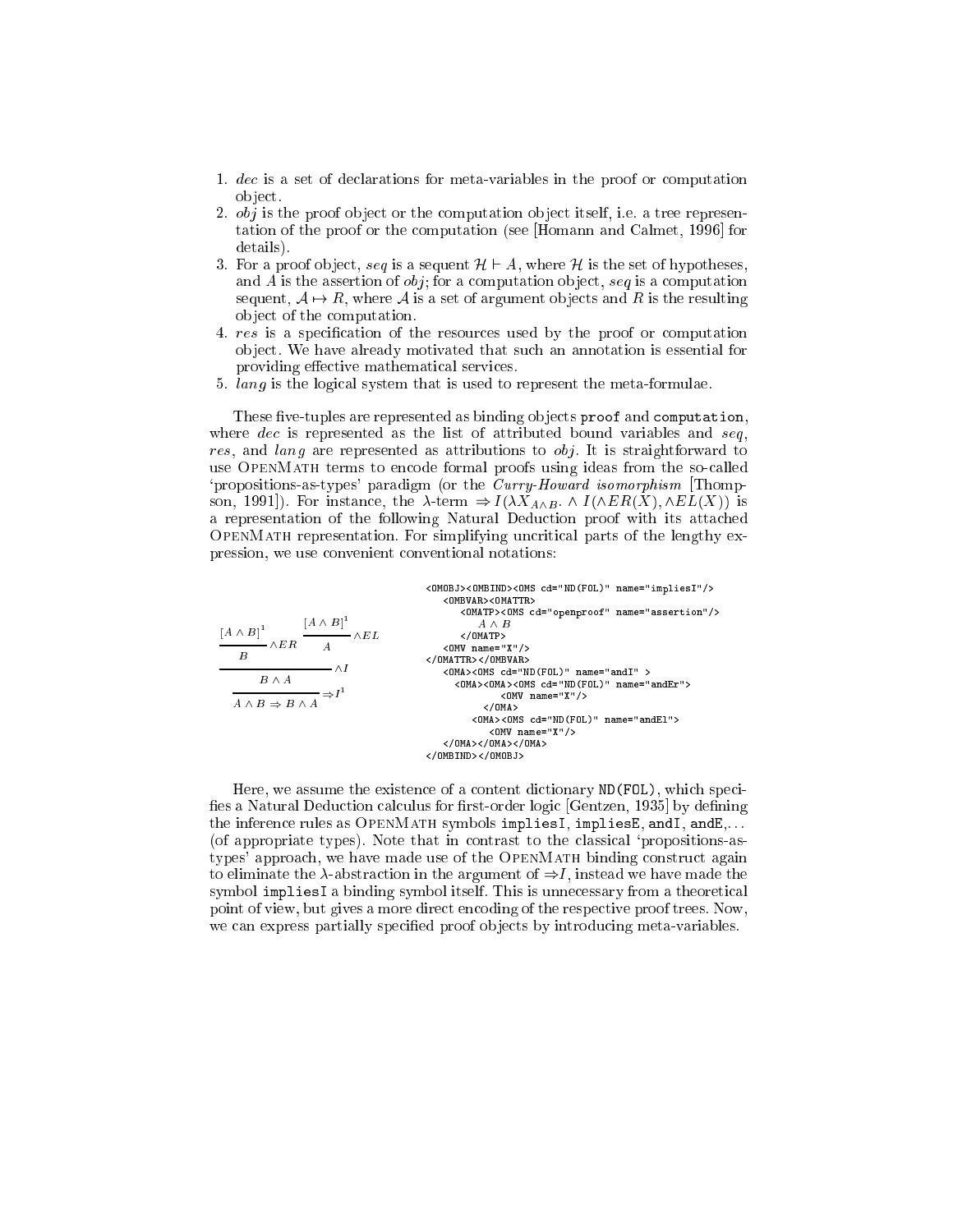$$
\begin{array}{c|c} \texttt{COMB J} & \texttt{COMB J} & \texttt{COMB J} & \texttt{COMB J} & \texttt{COMB J} & \texttt{OMB J} & \texttt{OMB J} & \texttt{OMB J} & \texttt{OMB J} & \texttt{OMB J} & \texttt{OMB J} & \texttt{OMB J} & \texttt{OMB J} & \texttt{OMB J} & \texttt{OMB J} & \texttt{OMB J} & \texttt{OMB J} & \texttt{OMB J} & \texttt{OMB J} & \texttt{OMB J} & \texttt{OMB J} & \texttt{OMB J} & \texttt{OMB J} & \texttt{OMB J} & \texttt{OMB J} & \texttt{OMB J} & \texttt{OMB J} & \texttt{OMB J} & \texttt{OMB J} & \texttt{OMB J} & \texttt{OMB J} & \texttt{OMB J} & \texttt{OMB J} & \texttt{OMB J} & \texttt{OMB J} & \texttt{OMB J} & \texttt{OMB J} & \texttt{OMB J} & \texttt{OMB J} & \texttt{OMB J} & \texttt{OMB J} & \texttt{OMB J} & \texttt{OMB J} & \texttt{OMB J} & \texttt{OMB J} & \texttt{OMB J} & \texttt{OMB J} & \texttt{OMB J} & \texttt{OMB J} & \texttt{OMB J} & \texttt{OMB J} & \texttt{OMB J} & \texttt{OMB J} & \texttt{OMB J} & \texttt{OMB J} & \texttt{OMB J} & \texttt{OMB J} & \texttt{OMB J} & \texttt{OMB J} & \texttt{OMB J} & \texttt{OMB J} & \texttt{OMB J} & \texttt{OMB J} & \texttt{OMB J} & \texttt{OMB J} & \texttt{OMB J} & \texttt{OMB J} & \texttt{OMB J} & \texttt{OMB J} & \texttt{OMB J} & \texttt{OMB J} & \texttt{OMB J} & \texttt{OMB J} & \texttt{OMB J} & \texttt{OMB J} & \texttt{OMB J} & \texttt{OMB J} & \texttt{OMB J} & \texttt{OMB J} & \texttt{OMB J} & \texttt{OMB J} & \texttt{OMB J} & \texttt{OMB J} & \texttt{
$$

In this partial proof, the meta-variable  $F$  stands for a sub-proof in first-order ND for the sequent  $A \wedge B \vdash B$ ; F is bound in the proof environment and the information about the calculus and the sequent are added by attribution. The resources  $\overline{R}$  used by the overall proof are at least 3 ND proof steps and should not exceed 5 proof steps. The partial proof above could be sent to a  $\mathcal{M}$  . The theorem proving agent using the KQML-performative "ask-one": the sending agent wants to know whether there is a single instan
e of this proof (given the resour
e bounds of 5 steps) in the virtual knowledge base of the prover agent. The answer could be the OPENPROOF equivalent to  $\Rightarrow I(\lambda X_{A\wedge B}.\wedge$  $I(\wedge ER(X), \wedge EL(X))$  (see above) which has the variable F instantiated by the (functional) symbol  $\wedge ER$  and carries the final resource amount of 4 steps. We will come back to the issue of dealing with resources in the conclusion (Section 7).

Note that the flexibility of KQML communication based on meta-variables has to be paid with the necessity of requiring matching the level of agents. In this respect, the content-language OPENPROOF (and for the same reason already OpenMath) is more problemati than traditional agent ontent languages. However, since we can restrict OPENPROOF to second-order expressions, we only need second-order matching, which is known to be decidable Huet and Lang, 1978. We are currently investigating whether more restrictive policies for addressing services via OPENPROOF can be captured with comparably more lightweight me
hanisms.

## 5.3 A Categorisation of Mathemati
al Servi
es

In this section we briefly categorise mathematical services by their behaviour and communication needs. A special emphasis is put on specifying possible intera
tions with other agents in MathWeb, thus on the suitability of messages in KQML(OpenProof). We follow ategorisations made in [Homann and Calmet, 1996; Hess et al., 1998] and do not claim that our list is complete.

#### 5.3.1 Mathematical Filters

Certain mathematical programs can be used in a filter-like way, that is they an read a request from an input stream and write some answer to an output stream. Mathematical filters can be further grouped in *computation filters* and *deduction filters*. The first perform some numerical or algebraic calculation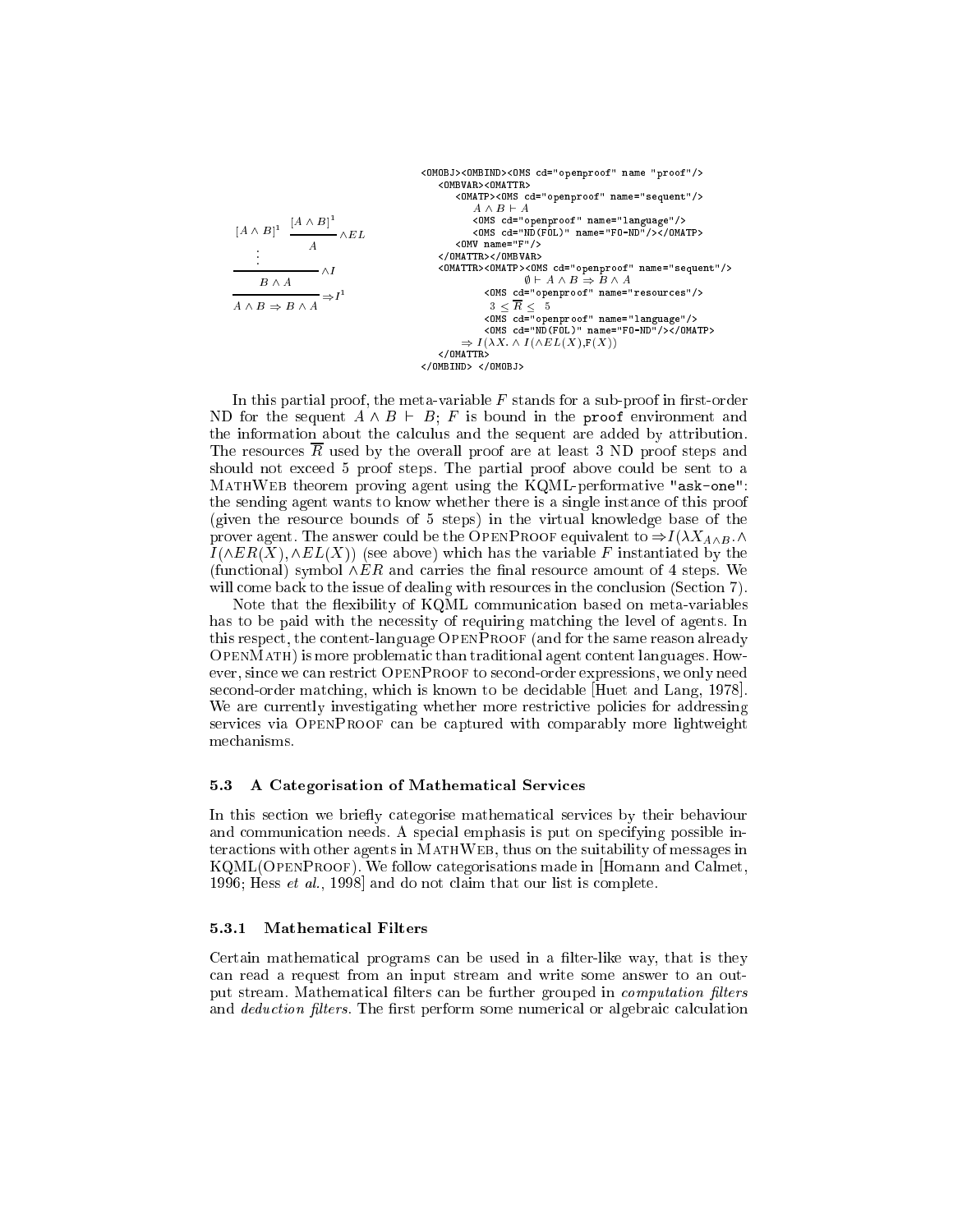which result they return (maybe coupled with some protocol information on how the result was obtained), while the latter attempt to prove a given problem and return, if successful, the proof or signal failure. Using partially specified KQML(OPENPROOF) proof and computation expressions, mathematical filters an be genuinely addressed in one-solution, single-shot modes up to all-solutions, streaming modes.

Unlike computation filters which terminate eventually, deduction filters will not always return a result. Thus dedu
tion agents need to have additional properties for maintenan
e: On the one hand a requesting lient must be able to send a termination signal, e.g., "deny", to a deduction service in order to declare an earlier request as obsolete. On the other hand the service itself needs to survey its own running pro
esses, assign resour
es to in
oming requests and terminate pro
esses that have not produ
ed any results after their allo
ated resour
es have been consumed. Two instances of filter agents that we have already integrated into transfer one and advolutedly choolem prover prince producinosch, 2007 and the Computer Algebra system MAPLE [Redfern, 1998]. Furthermore, there is a service competitive-atp that calls sets of ATP concurrently as competing services (this strategy is known to yield even super-linear speedups in practice).

## 5.3.2 Mediators

Although OPENPROOF is a generic representation device for formulae in various logics and proofs in different calculi, it would be an overkill to demand from each MathWeb agent to ope with arbitrary stru
tures besides the natural format of its en
apsulated servi
e. This would in
rease the omputational burden that the agent shell has to carry. Instead, the problems involved in translating between the different formats are rather themselves reasonable mathematical services (see the example of Figure 5) to be embedded into agents and to be integrated into the MathWeb. An example of su
h a mediator agent is a syntax transformer that can convert between different representations of first-order logic, e.g., negation normal form and clausal form. Another service is 'relativisation' which transforms formulae of sorted first-order logic or higher-order logic to classical first-order logic [Schmidt-Schauß, 1989; Kerber, 1991]. Finally, there are proof transformers [Pfenning, 1987; Huang and Fiedler, 1996] that can transform from one calculus into another one (possibly even transforming the base logic along the way). Sin
e mediators do not need a virtual knowledge base in the KQMLsense for that purpose, we rather regard their task to simplify in
oming expressions into a canonical format, thus implement the "evaluate" performative of KQML with corresponding OPENPROOF formula or proof contents.

#### 5.3.3 Knowledge Bases

Mathemati
al knowledge bases are used to uniquely store formulae (axiomatisations, definitions, etc.) and also proof steps and proofs in order to give commonly used, convenient symbols a semantics. Thus, they are a similar concept to the OpenMath ontent di
tionaries. For MathWeb, a lose onne
tion of these on
epts is envisaged: Knowledge bases with a MathWeb shell are automati cally able to produce proper OPENMATH code of their knowledge, thus a reasonable content dictionary. On the other hand, MATHWEB knowledge bases can acess existing ontent di
tionaries to provide their information in the MathWeb.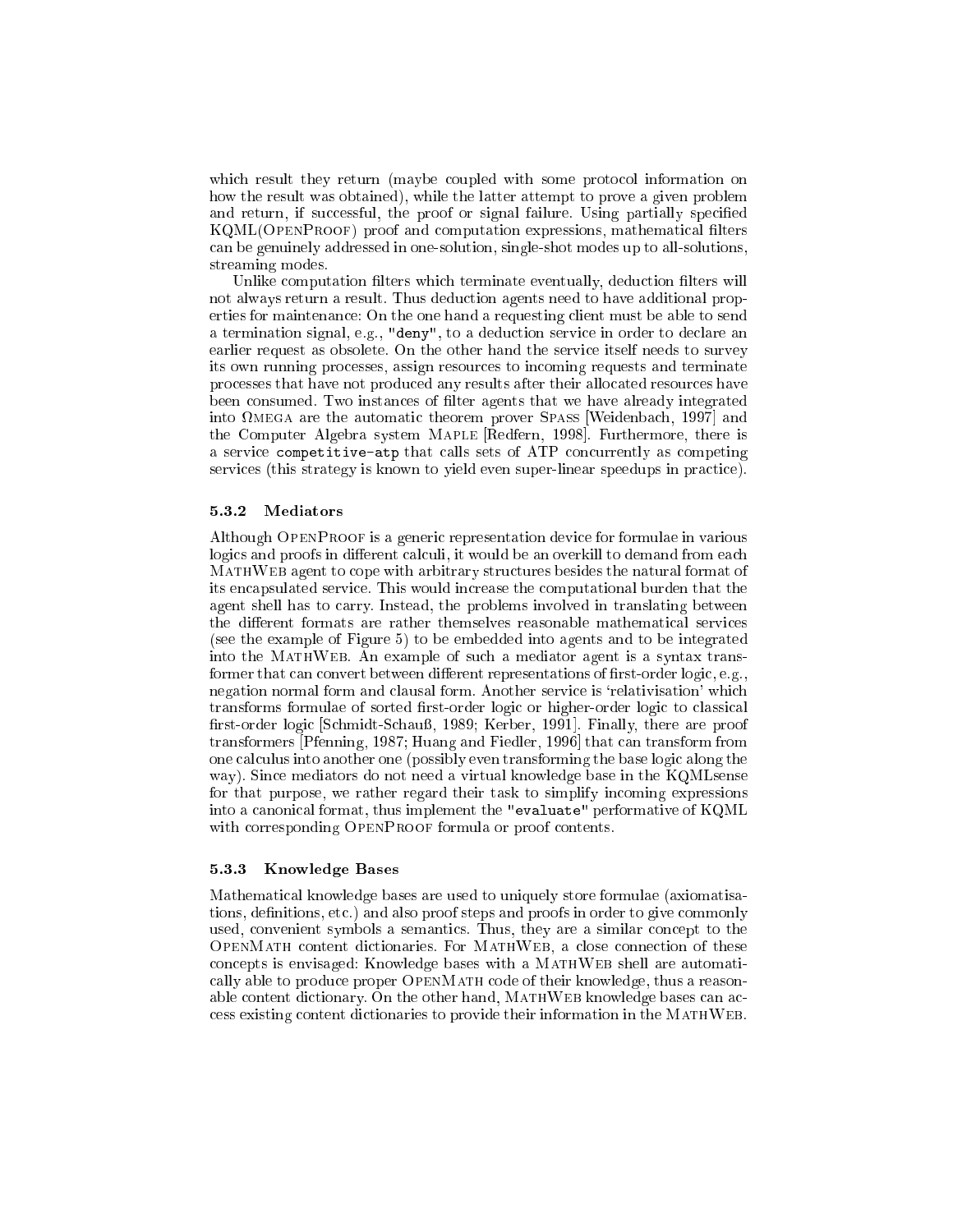This happens typically over the "ask-one" performative carrying a higher-order equation (see Section 4).

Contrary to other mathematical services, knowledge bases have the property that they can be dynamically changed by clients, i.e., the user edits a definition in the user interfa
e and "insert"s it to the knowledge base or requests a "delete". The knowledge base agents therefore have some additional information on access rights for particular agents/particular users sending requests. The Mizar Library Rudnicki, 1992 is a knowledge base that already offers its services via the Internet, but is not yet integrated into MATHWEB.

MathWeb urrently only in
ludes the MBase servi
e, a simple web-based mathematical knowledge base system that stores mathematical facts like theorems, definitions and proofs and can perform type checking, definition expansion and semantic search. It communicates with other mathematical services by mediators and with humans by the interaction unit OCTOPUS.

## 5.3.4 Display Components

This point overs possible intera
tion devi
es that enable a user to view and elaborate pro
essed mathemati
al data in a desired way. To these servi
es belong (graphi
al or non-graphi
al) displays and browsers for formulas and proofs, as well as systems that can transform provided data into a human-oriented format. As an example of the latter, one might consider systems that translate proofs into natural language. An example for a graphical user interface that is already  $\alpha$  and  $\alpha$  is a formulation is  $\beta$  interfaced to the interface for the interface to the interface of  $\alpha$ e is a basic system. The user interfaces in the user is a basic of a basic of  $\mu$  and the context of a of knowledge bases, transformations of logi
al expressions, and the initiation of proofs are triggered from here (see the above servi
es). Note that the user, thus his user interface, could also appear as requestable entity in the MATHWEB, for example to propose an instantiation, to solve some lemma, et
. Therefore, the user interface should also process incoming "ask-one" commands, but for upholding the convenience of the user, it should not accept "stream-all" or similar requests.

### 5.3.5 Anytime Servi
es

Anytime servi
es provide a means to organise the output of omputations that might have more than one result (possibly infinitely many results) to a clients request. The general functionality of these services is similar to those of mathematical filters, but they can also store additional information on both the requested service and the client. The latter itself receives a result along with information on how long the anytime service can provide further results and how these results can be retrieved. Using these specifications, subsequent requests of the client an then be answered by the anytime servi
e using the already omputed results (always provided the requests are within the given time limit). A predestined candidate for an anytime agent is, for instance, a unification engine for higher order logics. The necessary information exchange can be encoded in KQML using streaming together with the resource attribution of OPENPROOF.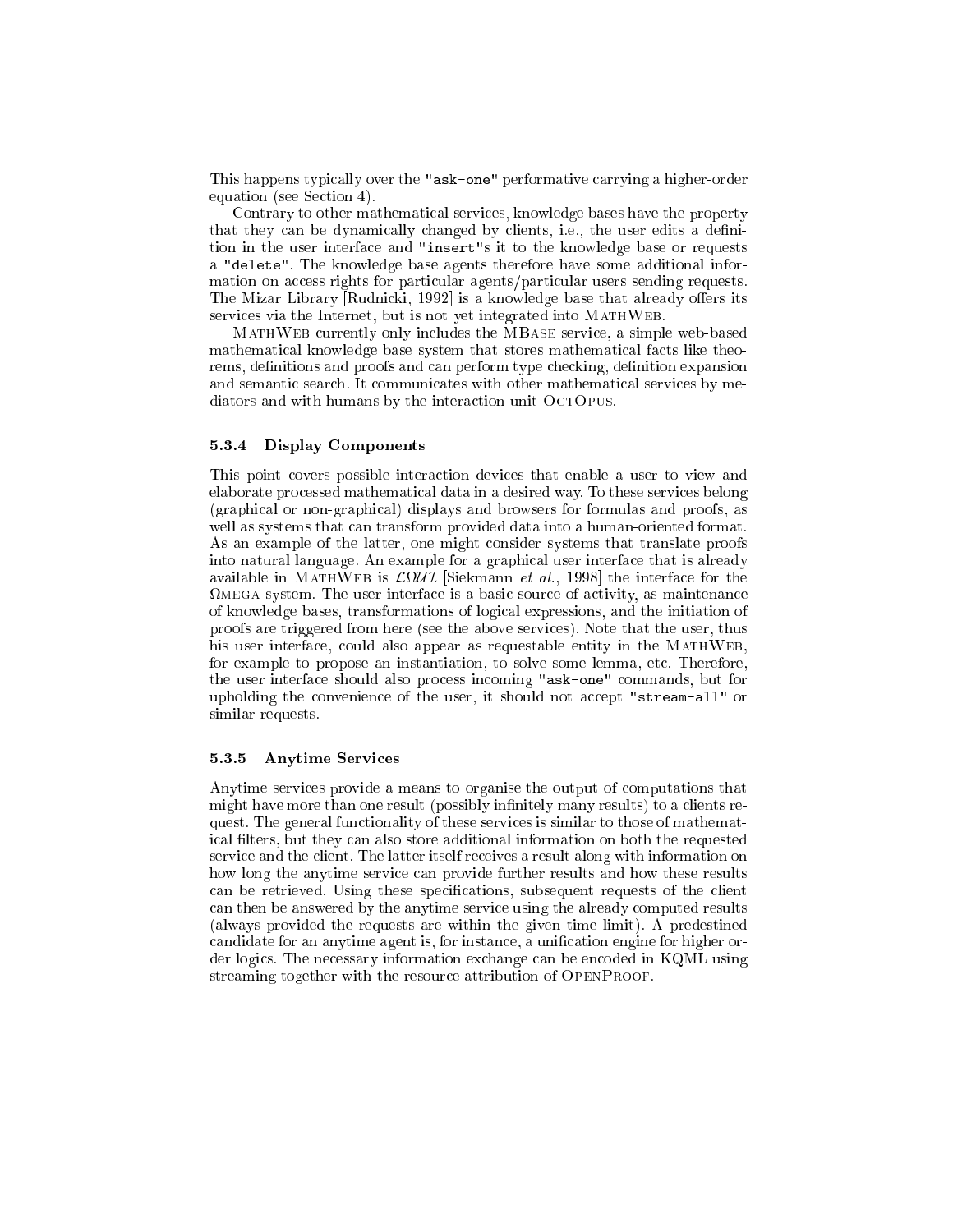#### $5.3.6$ **Mathematical Control Units**

Finally control units form the link between several different other mathematical services. They have the ability to permanently store data of ongoing proofs or computations, making it available to other agents requests as well as using it to assign other agents to certain tasks. While incorporating less or no application services, control units overview a greater portion of the overall service architecture and function as brokers to which agents with a smaller 'social horizon' could turn to. MATHWEB should always have a 'backbone' of persistent, mutually-aware control units in order to bridge dispersed areas of services. As elaborated in the example in Section 4 the  $\Omega$ MEGA control unit contains all necessary information in order to carry out the steps leading to a complete proof of the given example. "broadcast", "forward", and "broker-one" messages are typically sent to the control unit for routing purposes.

#### **Implementation and Experiences** 6

MATHWEB is implemented as an object-oriented toolbox that provides the functionality for building a society of software agents that render mathematical services by either encapsulating legacy deduction software or their own functionality. The system is available at http://www.ags.uni-sb.de/~omega/www/ mathweb.html.

The current list of integrated mathematical services consist of the theorem provers and computer algebra systems mentioned in the introduction, the knowledge base system MBASE, the proof transformation and presentation system PROVERB [Huang and Fiedler, 1996] and the  $\mathcal{L}\Omega\mathcal{U}\mathcal{I}$  [Siekmann et al., 1998] and OCTOPUS user interfaces. Currently, these services are used by the three control components INKA [Hutter and Sengler, 1996],  $\lambda$ Clam [Richardson et al., 1998], and the  $\Omega$ MEGA kernel [Benzmüller *et al.*, 1997]. A first synergy effect of MATH-WEB has been that the first two systems can now partake in infrastructure (such as  $\mathcal{L} \Omega \mathcal{U} \mathcal{I}$  and MBASE) developed for the latter, while the  $\Omega$ MEGA system can now turn to INKA or  $\lambda$ Clam when it needs support for inductive proofs. Furthermore, MATHWEB approach has been a key factor in keeping the  $\Omega$ MEGA system maintainable and the near future will see further modularisation and 'agentification' of system components, which will lead to simpler system maintenance and a more open development model.

In the current implementation, the software bus functionality of MATHWEB is realized by a CORBA-like model [Siegel, 1996] in which a central *broker* agent provides routing and authentication information to the mathematical services (see [Hess et al., 1998] for details). The agents are realized in a distributed programming system MOZART (see http://www.mozart-oz.org for details), an interactive and distributed implementation of the concurrent constraint programming language Oz [Smolka, 1995].  $MOZART$ 

Furthermore, MATHWEB provides the MOZART shell (MOSH), a tool for launching and administering multiple MOZART applications (the agents) within only one MOZART process. It combines some frequently used shell commands (for files, processes and environment) with some (thread-related) MOZART commands. These allow (remotely) administering the mathematical services across the Internet, since the administrator can connect to remote MOSH daemons -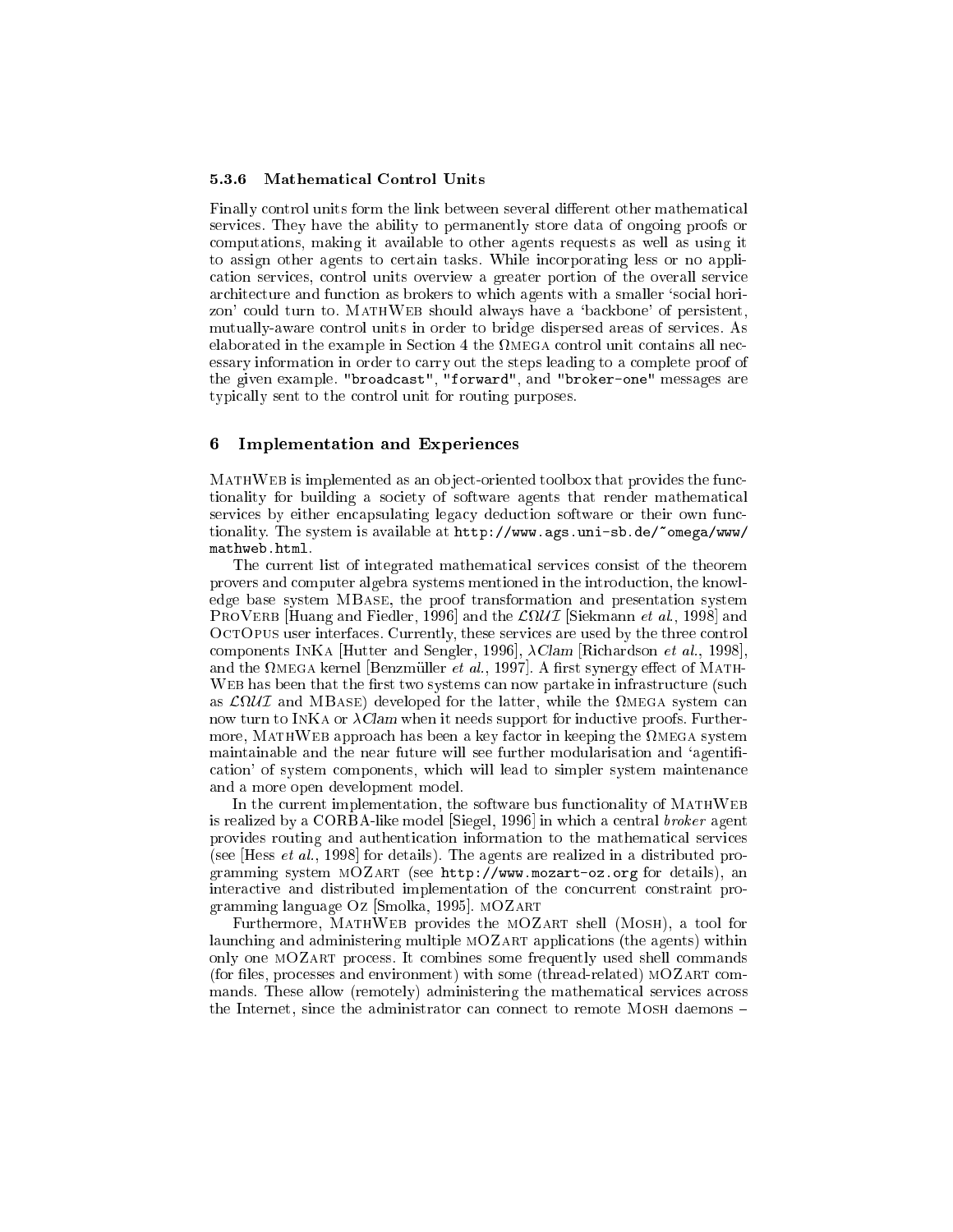which run continually at the host providing the services – launch and terminate services. This also allows for a limited form of self-organization of mathematical services, since these can use MOSH scripts themselves to launch and administer other servi
es.

By providing several trading points which are interconnected using the KQML interlingua we are now smoothly migrating into the fully distributed MATHWEB in which each mathematical service agent possesses the complete functionality of the trading point in
luding the apability lookup table. The urrent trading points still use a proprietary protocol — both at the interlingua and the content language levels – for communication with several embedded mathematical servi
es that is ustomised to the urrent needs and fun
tionality of mega. Sin
e it resembles KQML performatives, we will ome up with a fully KQMLompliant system in the near future.

mOZart's main advantage as a basis for MathWeb omes from its network transparency, i.e., the full support of remote computations in the base language (lexical scoping, logical variables, objects, constraints,...), and its network awareness, i.e., the full control over network operations, such as the choice between stationary and mobile objects, which make it easy to 'agentify' arbitrary appli
ations. In
orporating both properties goes well beyond the distribution fa cilities of e.g. CORBA. MOZART also provides high-level inference primitives like onstraint propagation, sear
h, and sear
h ontrol whi
h makes it a good implementation choice for the mathematical services proper. MOZART provides low-level primitives to seamlessly integrate  $C/C++$  code and to control arbitrary external pro
esses via Operating System fun
tionality. An example of a mathematical service that is fully implemented in MOZART is the generic proof

For the content language, MATHWEB still uses a mix of languages, consisting mainly of the  $\Omega_{\text{MEGA}}$ , INKA, and  $\lambda \text{Clam}$  internal formats and the various input languages of the legacy systems, turned into mathematical services by MathWeb. Work is under way to implement the translation servi
es needed for integrating the content language OPENPROOF proposed in section 5.2. A unified ontent language will greatly simplify the administration of mathemati
al services, since with  $n$  input languages of legacy systems, we only need  $2n$  transfor $m$ ation services for pairwise communication instead of  $n^-$  without OpenProof. In fact, the need for a development content language came from this practical need as mu
h as the desire for standardisation.

Apart from the application in mathematics and software engineering that has been the primary focus, MATHWEB has been tested in the DORIST system, a natural language understanding system that uses first-order automated theorem provers and model builders as external mathematical services to solve the consisten
y and entailment problems pertaining to various disambiguation problems in text and dialogue understanding. DORIS generates up to 500 deduction problems for each sentence it processes, distributes them to competing mathematical servi
es (over a network of workstations) and olle
ts the results to obtain the desired result. Using the MATHWEB approach, the integration of the theorem provers was very simple: the only new parts were a socket connection from Pro-

<sup>-</sup>See http://www.coli.uni-sb.de/~bos/atp/doris.html for a web-based interface that acts as a MATHWEB client.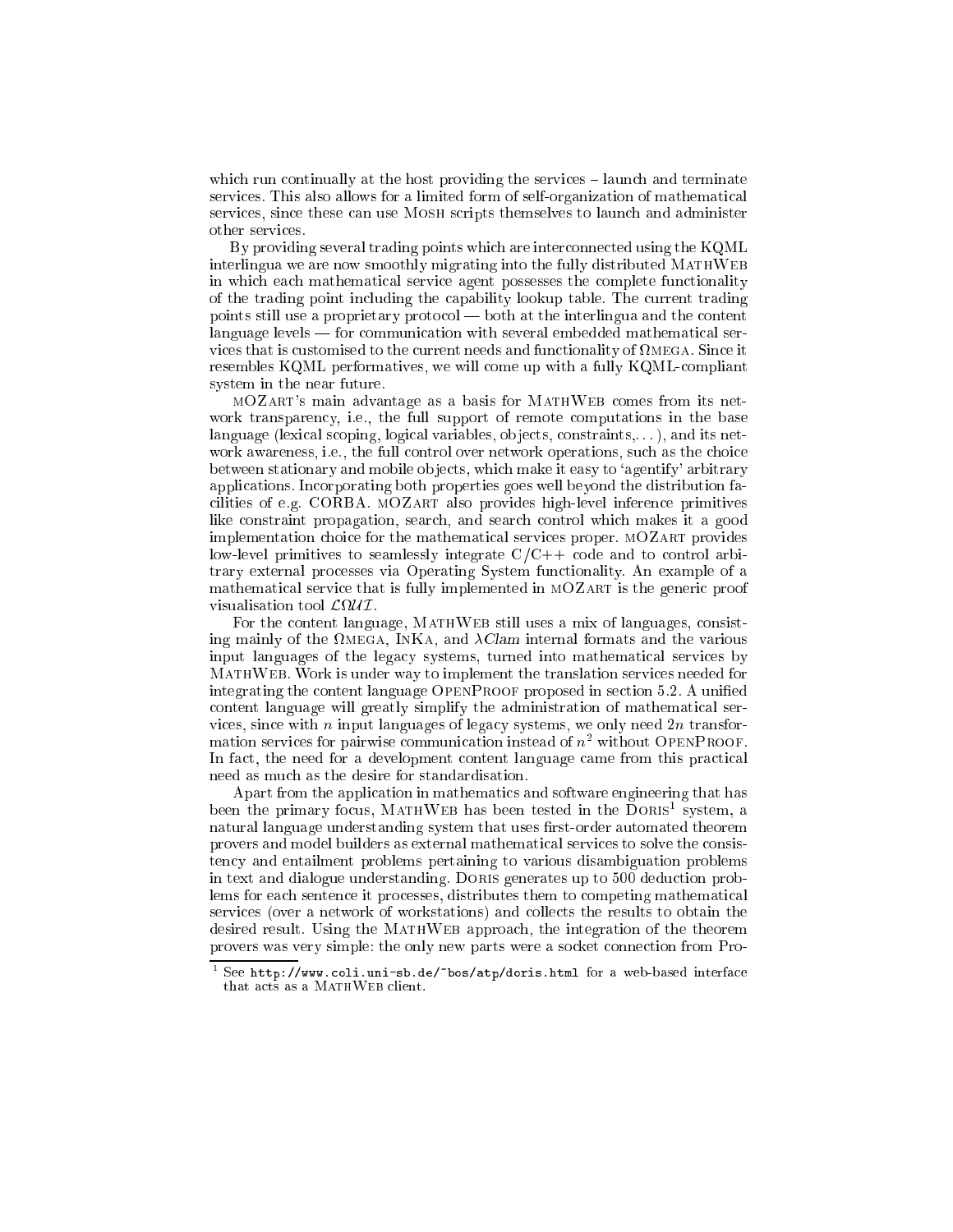log on the Doris side and a new servi
e module for the doris servi
e2 on the e with the shows that the with the shows the partners are considered that the model of the state of the state o queries yielded the following timings:<sup>3</sup>

 $30-1250$  ms pure theorem proving time

50-120 ms spent in the service module (opening an inferior shell, creating files,...). This depends strongly on the efficiency of the server file system.

5-500 ms Internet latency (we have measured inter-departmental (in Saarbrücken) and international (Saarbrücken/Amsterdam) connections)

However, the large number of deduction problems and the possibility of coarsegrained parallelisation by distribution lead to a significant increase in overall system performan
e, ompared to an earlier entralised, sequential ar
hite
ture. In particular, the timings also show that it can pay off for a client in Saarbrücken to delegate dedu
tion problems to faster ma
hines in Amsterdam or vi
e versa.

## $\overline{7}$

We have proposed a distributed network architecture for automated and interactive theorem proving, MATHWEB, that extends and generalises earlier efforts in the mega proof development system to support modularisation, interoperability, robustness, and s
alability of mathemati
al software systems. The key concept is the identification of mathematical applications with communiating, autonomous agents, alled mathemati
al servi
es. We have des
ribed an agent– and communication model for the MATHWEB architecture based on the KQML and OPENMATH standards which provides the functionality to turn existing theorem proving systems and tools into mathematical services homogeneously integrated into a networked proof development environment.

#### $7.1$ Resources

Future work will concentrate on the resource part of OPENPROOF, since the number of proof steps used in the examples in section 5.2 is certainly not an universally meaningful unit of measure throughout the MATHWEB. Particular provers and calculi need less basic operations than others for performing particular manipulations or inferences. Particular machines running MATHWEB agents are faster than others. Thus having omparable pro
essing times seems to be a better approa
h. Additional osts, su
h as memory usage, required transformations, the information looked up in knowledge bases, user interactions, etc., are also not yet accounted for. Gerber & Jung [Gerber and Jung, 1998] propose  $ab$ stract resources as a reasonable representation device for such interdependencies between autonomous agents. They furthermore describe topological and algorithmic means for organising a society of agents towards optimality based on abstra
t resour
es.

I.e. a small (60 line) MOZART program that relays problems, results and statistics between the DORIS program and the competitive-atp service.

<sup>3</sup> These times have been measured on a olle
tion of SUN Ultra ma
hines running Solaris 5 in Saarbrücken and Amsterdam (all timings given in total elapsed time; normalised to our fastest machine, a SUN Ultra 4 at 300 MHz).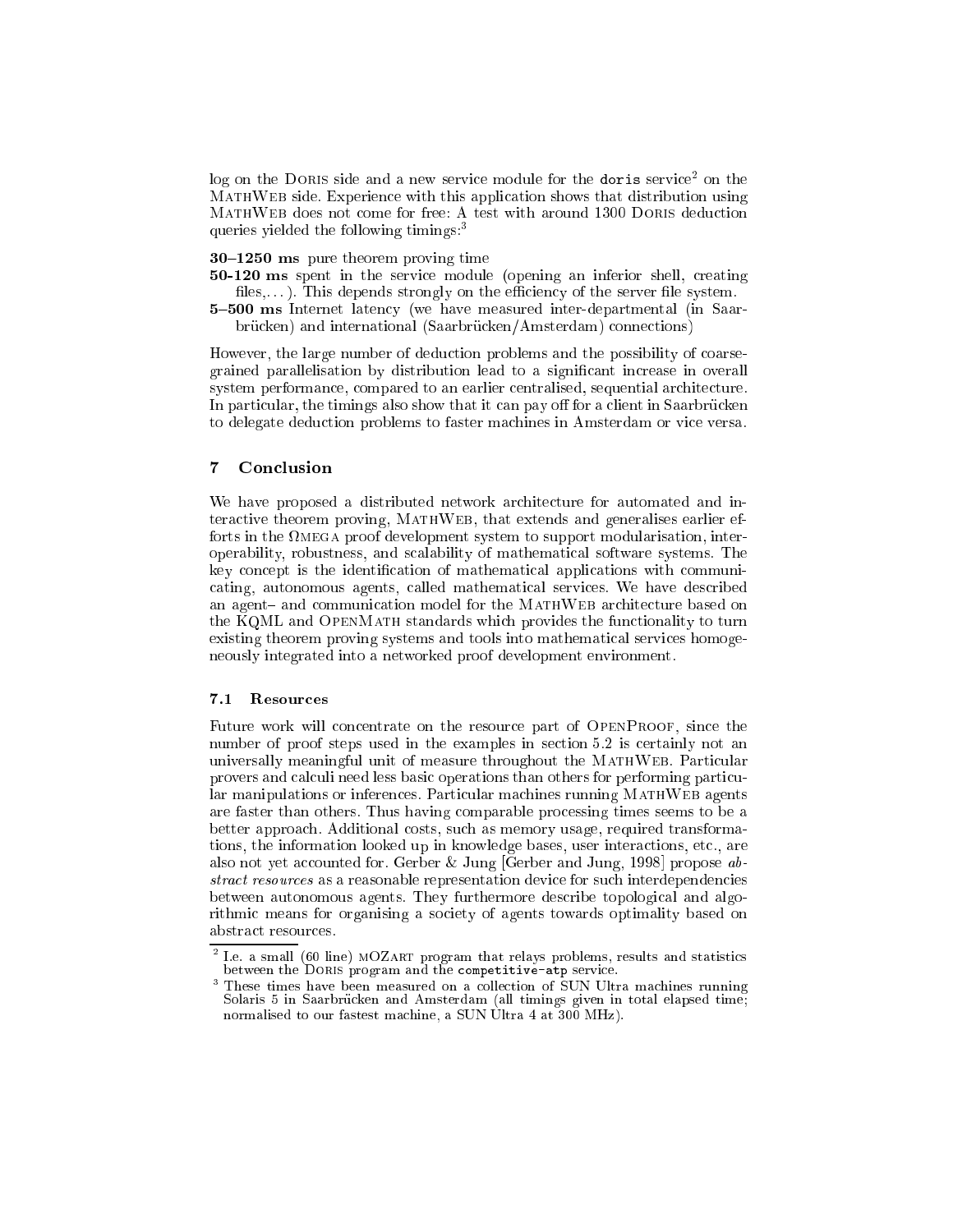#### $7.2$ Negotiation

One means for load-balancing in multi-agent systems with central decision making has been adopted from economics: the market metaphor. If (mathematical) agents are equipped with a notion of (selfish) utility, thus money, and is provided a communicative platform for performing negotiations, the whole system is able to perform self-regulation, i.e., suboptimalities from inefficient or disabled services will be adapted by reorientation of service requests. The contract net protocol [Smith, 1980] and its derivates, for example, introduce an auction mechanism for the delegation of tasks charged with certain costs. An agent herein 'announces' a task, such as the proof of a certain theorem, to a number of service agents. Each service now judges its competence and predicts the expected costs that his processing will produce. It 'bids' for the task accordingly. The initiative agent then selects one or several service agents in order to reduce costs and maximise performance. Using the KQML performatives, such auction mechanisms can be easily implemented.

#### Acknowledgements

The work reported here was supported by the 'Deutsche Forschungsgemeinschaft' (DFG) in the 'Sonderforschungsbereich 378' and the 'Graduiertenkolleg Kognitionswissenschaft'. The authors would like to thank the  $\Omega$ MEGA group at the Universität des Saarlandes for valuable discussions. Furthermore, we would like to thank the Oz development team at the Universität des Saarlandes. Without the MOZART programming language and the readily shared know-how about it, the whole enterprise of distributing  $\Omega$ MEGA and developing MATHWEB would have been impossible.

### References

- [Abbot et al., 1996] J. Abbot, A. v. Leeuwen, and A. Strotmann. Objectives of Open-Math. Technical Report 12, RIACA, Technische Universiteit Eindhoven, 1996.
- [Andrews et al., 1996] P. B. Andrews, M. Bishop, S. Issar, D. Nesmith, F. Pfenning, and H. Xi. TPS: A Theorem Proving System for Classical Type Theory. Journal of Automated Reasoning, 16(3):321-353, 1996.
- [Andrews, 1986] P. B. Andrews. An Introduction to Mathematical Logic and Type Theory: To Truth Through Proof. Academic Press, 1986.
- [Ballarin et al., 1995] C. Ballarin, K. Homann, and J. Calmet. Theorems and Algorithms: An Interface between Isabelle and Maple. In A. Levelt, editor, *Proceedings* of International Symposium on Symbolic and Algebraic Computation (ISSAC'95), pp. 150-157. ACM Press, 1995.
- [Benzmüller and Kohlhase, 1998] C. Benzmüller and M. Kohlhase. LEO a Higher Order Theorem Prover. In Kirchner and Kirchner [1998], pp. 139–144.
- [Benzmüller and Sorge, 1998] C. Benzmüller and V. Sorge. Integrating TPS with **OMEGA.** In J. Grundy and M. Newey, editors, Theorem Proving in Higher Order Logics: Emerging Trends, Technical Report 98-08, Department of Computer Science, pp. 1-19, Canberra, Australia, 1998. The Australian National University. available from http://cs.anu.edu.au/techreports/recent.html.
- [Benzmüller et al., 1997] C. Benzmüller, L. Cheikhrouhou, D. Fehrer, A. Fiedler, X. Huang, M. Kerber, M. Kohlhase, K. Konrad, E. Melis, A. Meier, W. Schaarschmidt, J. Siekmann, and V. Sorge. QMEGA: Towards a Mathematical Assistant. In McCune [1997], pp. 252-255.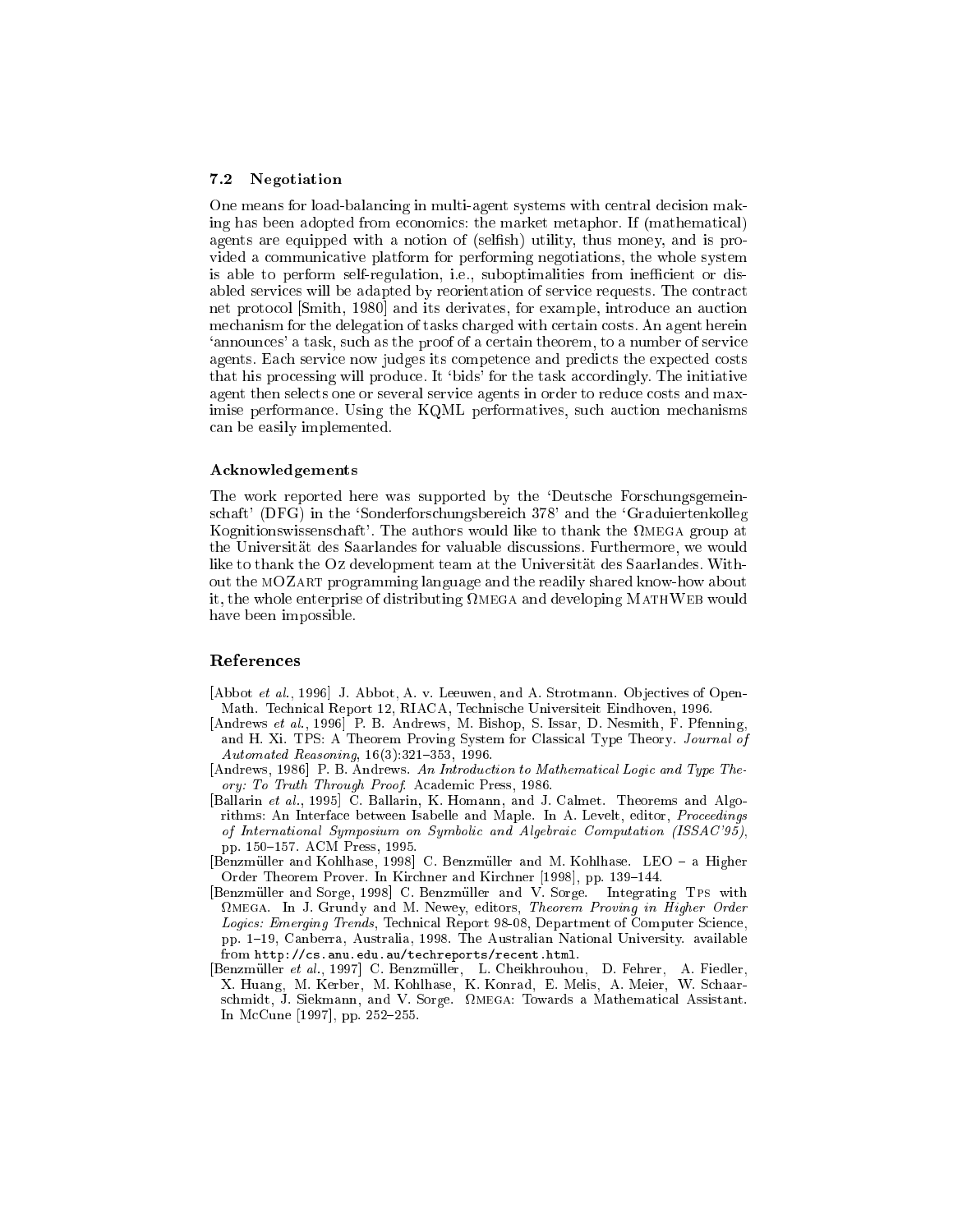[Boyer and Moore, 1979] R. S. Boyer and J S. Moore. A Computational Logic. Academic Press, New York, 1979.

[Bray, 1997] Extensible Markup Language (XML). W3C Recommendation PR-xml-971208, W3 Consortium, 1997. Available at http://www.w3.org/TR/PR-xml.html.

[Calmet and Homann, 1997] J. Calmet and K. Homann. Towards the Mathematical Software Bus. Journal of Theoretical Computer Science, 187(1-2):221-230, 1997.

- [Caprotti, 1998] Draft of the open math standard. Open Math Consortium, http: //www.nag.co.uk/projects/0penMath/omstd/, 1998.
- [Cheikhrouhou and Sorge, 1998] L. Cheikhrouhou and V. Sorge. Planning Equivalence Proofs. In Denzinger et al. [1998], pp. 13-22.
- [Clarke and Zhao, 1992] E. Clarke and X. Zhao. Analytica A Theorem Prover in Mathematica. In D. Kapur, editor, Proceedings of the 11th International Conference on Automated Deduction, pp. 761-763. Springer, Berlin, 1992.
- [D. Fuchs, 1997] J. Denzinger D. Fuchs. Knowledge-based Cooperation between Theorem Provers by TECHS. Seki Report SR-97-11, Fachbereich Informatik, Universität Kaiserslautern, 1997.
- [Dahn, 1997] I. Dahn. Integration of Automated and Interactive Theorem Proving in ILF. In McCune [1997], pp. 57-60.
- [Denzinger and Dahn, 1998] Jörg Denzinger and Ingo Dahn. Cooperating theorem provers. In Wolfgang Bibel and Peter Schmitt, editors, Automated Deduction - A Basis for Applications, volume 2, pp. 483-416. Kluwer, 1998.
- [Denzinger et al., 1997] J. Denzinger, J. Kronenburg, and S. Schulz. DISCOUNT -A distributed and learning equational prover. Journal of Automated Reasoning.  $18(2):189-198, 1997.$
- [Denzinger et al., 1998] J. Denzinger, M. Kohlhase, and B. Spencer, editors. CADE 15 Workshop "Using AI Methods in Deduction", 1998.
- [Denzinger, 1993] J. Denzinger. Teamwork: A method to design distributed knowledge based theorem provers. PhD thesis, Universität Kaiserslautern, 1993. (in german).
- [DIN ISO 7498, 1982] Informationsverarbeitung DIN ISO 7498. Kommunikation Offener Systeme, Basis-Referenzmodell, 1982.

[Felty and Howe, 1997] A. P. Felty and D. J. Howe. Hybrid Interactive Theorem Proving Using Nuprl and HOL. In McCune [1997], pp. 351-365.

- [Finin and Fritzson, 1994] T. Finin and R. Fritzson. KQML A Language and Protocol for Knowledge and Information Exchange. In Proceedings of the 13th Intl. Distributed AI Workshop, pp. 127-136, Seattle, 1994.
- [Fisher and Ireland, 1998] M. Fisher and A. Ireland. Multi-Agent Proof-Planning. In Denzinger et al. [1998], pp. 33-42.
- [Fisher, 1997] M. Fisher. An Open Approach to Concurrent Theorem Proving. In J. Geller, H. Kitano, and C. Suttner, editors, Parallel Processing for Artificial Intelligence, volume 3. Elsevier/North Holland, 1997.
- Genesereth and et al., 1992 M. Genesereth and R. Fikes et al. Knowledge Interchange Format: Version 3.0 Reference Manual. Technical report, Computer Science Department, Stanford University, 1992.
- $[{\rm Gentzen, 1935}]$  G. Gentzen. Untersuchungen über das logische Schließen I & II. Math $ematische\;Zeitschrift,\;39:176-210,\;572-595,\;1935.$
- [Gerber and Jung, 1998] C. Gerber and C. G. Jung. Resource management for boundedly optimal agent societies. In Proceedings of the ECAI'98 Workshop on Monitoring and Control of Real-Time Intelligent Systems, pp. 23-28, 1998.
- [Giunchiglia et al., 1996] F. Giunchiglia, P. Pecchiari, and C. Talcott. Reasoning Theories - Towards an Architecture for Open Mechanized Reasoning Systems. In F. Baader and K. Schulz, editors, Frontiers of combining systems, volume 3 of Applied logic series, pp. 157–174. Kluwer Academic Publishers, Dordrecht, 1996.
- [Good, 1976] I. J. Good. *Good Thinking*. University of Minnesota Press, Minneapolis, 1976.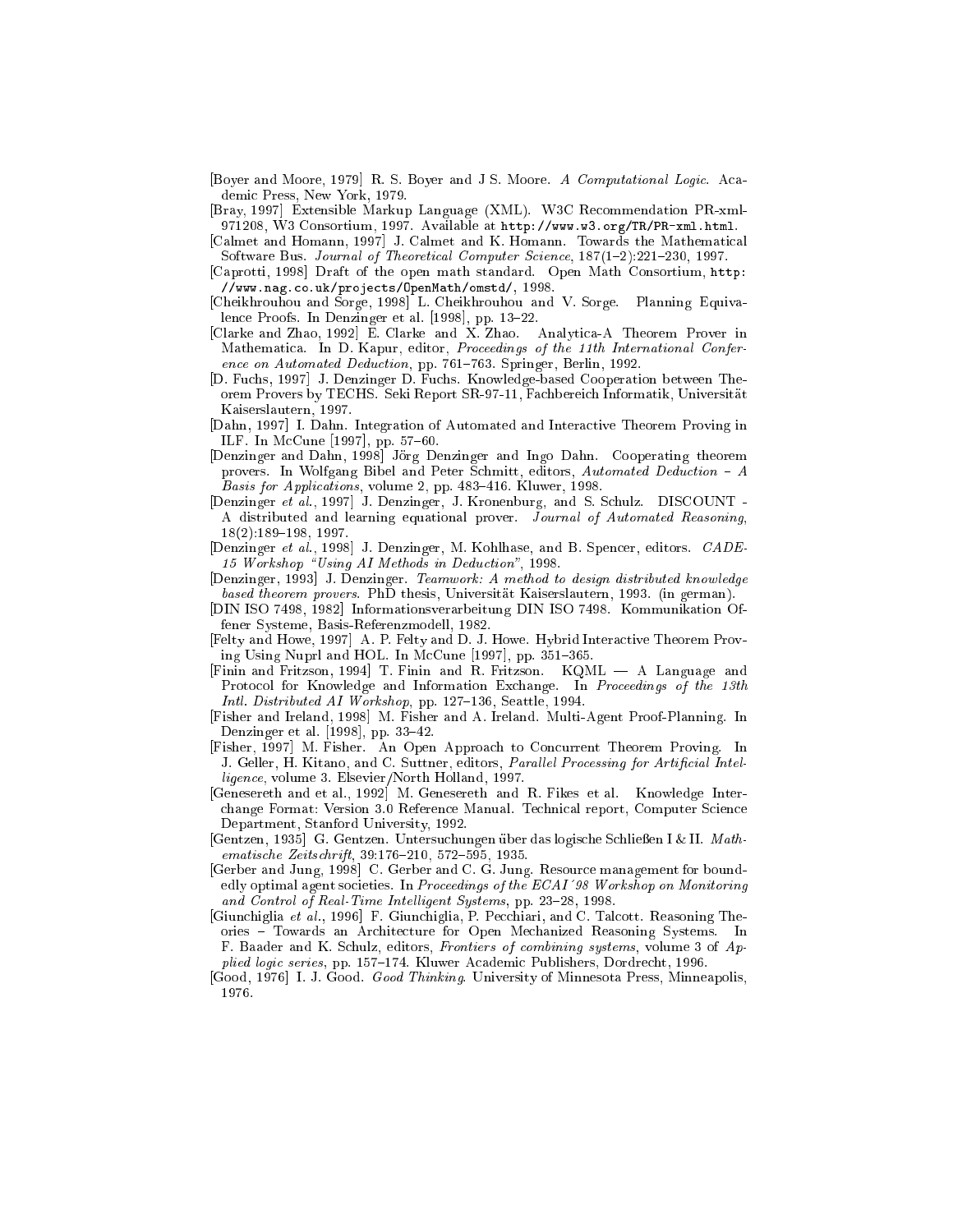- [Hähnle et al., 1996] R. Hähnle, M. Kerber, and C. Weidenbach. Common Syntax of DFG-Schwerpunktprogramm "Deduktion". Internal Report 10/96, Universität Karlsruhe. Fakultät für Informatik, 1996.
- [Hall, 1959] M. Hall. The Theory of Groups. The Macmillan Company, New York, 1959.
- [Harrison and Théry, 1993] J. Harrison and L. Théry. Reasoning About the Reals: The Marriage of HOL and Maple. In A. Voronkov, editor, Proceedings of the 4th In*ternational Conference on Logic Programming and Automated Reasoning (LPAR'93)*, volume 698 of  $LNAI$ , pp. 351–353. Springer, Berlin, 1993.
- [Hess et al., 1998] S. Hess, Ch. Jung, M. Kohlhase, and V. Sorge. An Implementation of Distributed Mathematical Services. In 6th CALCULEMUS and TYPES Workshop, Eindhoven, 1998. Electronic Proceedings http://www.win.tue.nl/math/dw/ pp/calc/proceedings.html.
- [Homann and Calmet, 1995] K. Homann and J. Calmet. An Open Environment for Doing Mathematics. In M. Wester, S. Steinberg, and M. Jahn, editors, Proceedings of 1st International IMACS Conference on Applications of Computer Algebra, Albuquerque, 1995.
- [Homann and Calmet, 1996] K. Homann and J. Calmet. Structures for Symbolic Mathematical Reasoning and Computation. In J. Calmet and C. Limogelli, editors, Design and Implementation of Symbolic Computation Systems, DISCO'96, no. 1128 in LNCS, pp. 216-227. Springer, Berlin, 1996.
- [Homann, 1996] K. Homann. Symbolisches Lösen mathematischer Probleme durch Kooperation algorithmischer und logischer Systeme. PhD thesis, Unversität Karlsruhe, 1996. DISKI 152, Infix: St. Augustin.
- [Huang and Fiedler, 1996] X. Huang and A. Fiedler. Presenting Machine-Found Proofs. In McRobbie and Slaney [1996], pp. 221-225.
- Huet and Lang, 1978 G. Huet and B. Lang. Proving and applying Program Transformations expressed with Second Order Logic. Acta Informatica, 11:31-55, 1978.
- [Hutter and Sengler, 1996] Dieter Hutter and Claus Sengler. INKA The Next Generation. In McRobbie and Slaney [1996], pp. 288-292.
- [Hutter et al., 1996] D. Hutter, B. Langenstein, C. Sengler, J. Siekmann, W. Stephan, and A. Wolpers. Verification Support Environment. High Integrity Systems, 1(6), 1996.
- [Ion, 1998] Mathematical Markup Language (MathML) 1.0 specification. W3C Recommendation REC-MathML-19980407, W3 Consortium, 1998. Available at http: //www.w3.org/TR/REC-MathML/.
- [ISO, 1995] Information technology Programming languages Prolog Part 1: General core, 1995.
- [Kerber et al., 1998] M. Kerber, M. Kohlhase, and V. Sorge. Integrating Computer Algebra Into Proof Planning. Journal of Automated Reasoning, 21(3):327-355, 1998.
- [Kerber, 1991] M. Kerber. How to Prove Higher Order Theorems in First Order Logic. In J. Mylopoulos and R. Reiter, editors, Proceedings of the 12th International Joint *Conference on Artificial Intelligence (IJCAI)*, pp. 137–142. Morgan Kaufmann, San Mateo, 1991.
- [Kirchner and Kirchner, 1998] C. Kirchner and H. Kirchner, editors. Proceedings of the 15th Conference on Automated Deduction, no. 1421 in LNAI. Springer, Berlin, 1998.
- [McCune and Wos, 1997] W. McCune and L. Wos. Otter CADE-13 Competition Incarnations. Journal of Automated Reasoning,  $18(2):211-220$ , 1997. Special Issue on the CADE 13 Automated Theorem Proving System Competition.
- [McCune, 1997] W. McCune, editor. Proceedings of the 14th Conference on Automated Deduction, no. 1249 in LNAI. Springer, Berlin, 1997.
- [McRobbie and Slaney, 1996] M. McRobbie and J. Slaney, editors. Proceedings of the 13th Conference on Automated Deduction, no. 1104 in LNAI. Springer, Berlin, 1996.